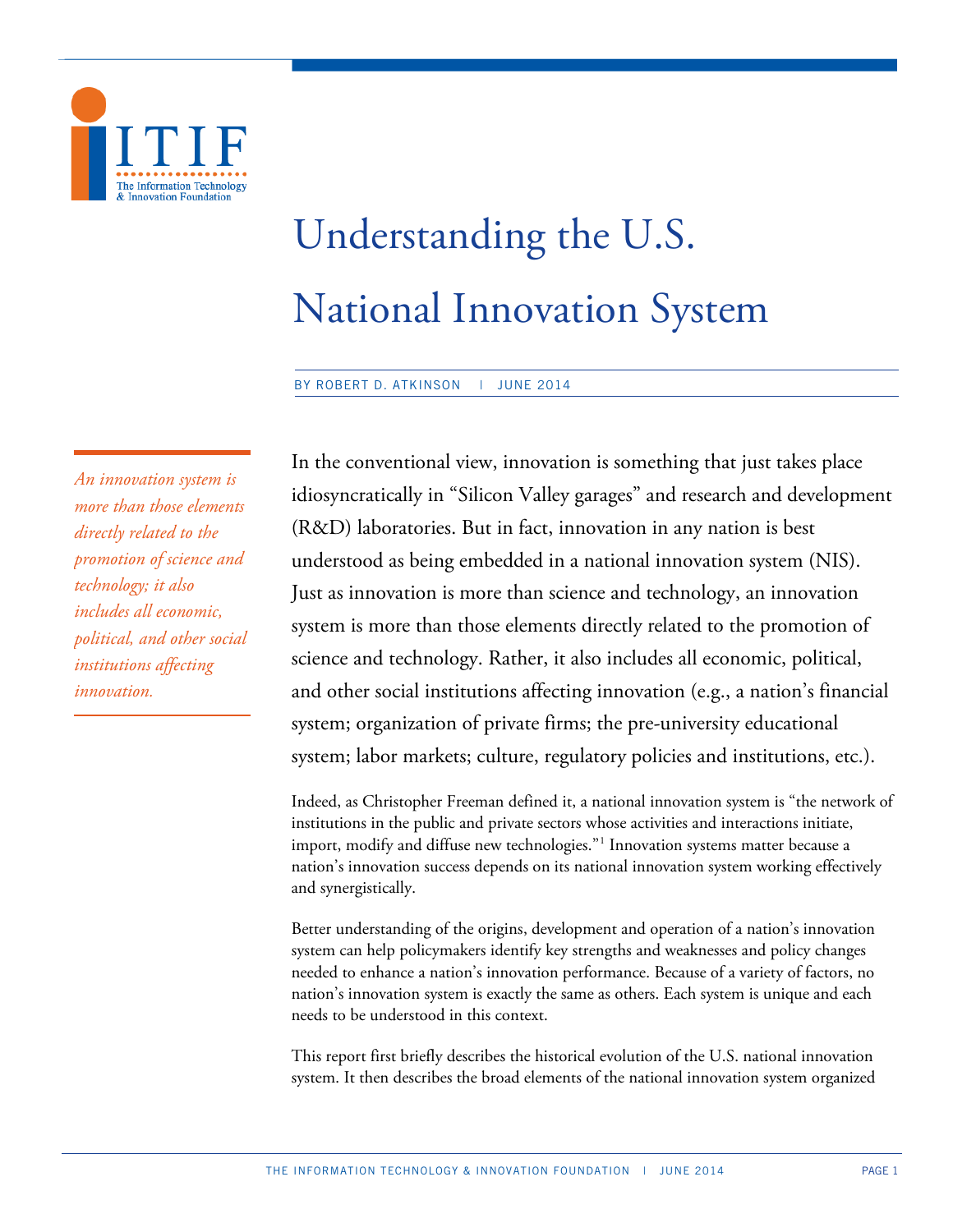around what is termed the "innovation success triangle": the business environment, regulatory environment, and innovation environment. In addition, for each element it provides a subjective and informal ranking of the U.S. strengths relative to other nations.

# **THE INNOVATION SUCCESS TRIANGLE**

One way to conceptually organize all the factors determining innovation in a nation is to think of an innovation success triangle, with business environment factors along one side of the triangle, the trade, tax and regulatory environment along another, and the innovation policy environment along the third. Success requires correctly structuring all three sides of the innovation triangle.

An effective business environment includes the institutions, activities, and capabilities of a nation's business community as well as the broader societal attitudes and practices that enable innovation. Factors specific to business include: high-quality executive management skills; strong IT (or as many other nations refer to it, ICT—information and communications technology) adoption; robust levels of entrepreneurship; vibrant capital markets that support risk taking and enable capital to flow to innovative and productive investments easily and efficiently; and a business investment environment that strikes the right balance between short- and long-term goals. Broader factors include: a public acceptance and embrace of innovation, even if it is disruptive; a culture in which interorganizational cooperation and collaboration is embraced; and a tolerance of failure when attempting to start new businesses.

An effective trade, tax and regulatory environment features a competitive and open trade regime, including serious efforts by government to protect its businesses against foreign mercantilist practices; support for competitive markets such that new entrants, including those introducing new business models, can flourish; processes by which it's easy to launch new businesses and to bring innovations to market; transparency and the rule of law; a reasonable business tax burden, especially on innovation-based and globally traded firms; a strong and well-functioning patent system and protection of intellectual property; regulatory requirements on businesses that are, to the extent possible, based on consistent, transparent, and performance-based standards; limited regulations on the digital economy; limited regulations on labor markets and firm closures and downsizing; a balanced approach to competition policy; and government procurement based on performance standards as well as open and fair competition. To be sure, a good regulatory climate does not mean simply the absence of regulations. As we saw with the recent financial crisis, the right kinds of regulations are critical to ensuring that markets work and innovation flourishes. But nations need a regulatory climate that supports rather than blocks innovators and that creates the conditions to spur ever more innovation and market entry, while at the same time providing more regulatory flexibility and efficiency for industries in traded sectors.

The final leg of the innovation triangle is a sophisticated and strong innovation policy system. While markets are key to innovation, without effective innovation policy, markets will underperform.<sup>[2](#page-23-1)</sup> An innovation policy system includes: generous support for public investments in innovation infrastructure (including science, technology, and technology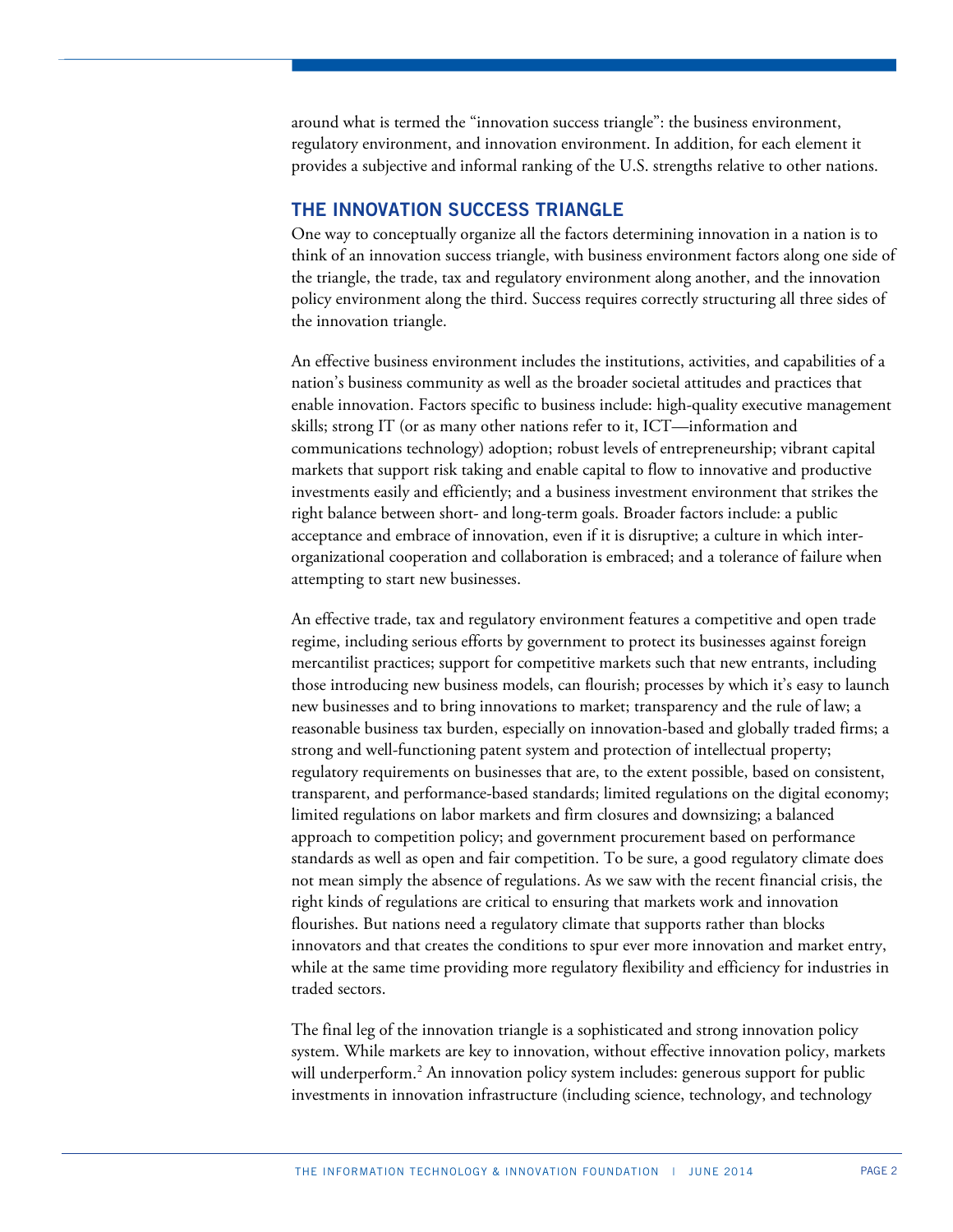transfer systems); support for digital technology infrastructures (such as smart grids, broadband, health IT, intelligent transportation systems, e-government, etc.); targeting R&D to specific technology or industry research areas; funding sector-based industryuniversity-government research partnerships; reshaping the corporate tax code to spur innovation and IT investment, including R&D and capital equipment and software incentives; a skills strategy, including high-skill immigration and support for science, technology, engineering, and math (STEM) education; encouraging private-sector technology adoption, especially by small and mid-sized manufacturers; supporting regional industry technology clusters and regional technology-based economic development efforts; active policies to spur digital transformation in the private and nonprofit sectors; and championing innovation in the public sector.

# **MAJOR DEVELOPMENT STAGES OF THE U.S. NIS**

In order to better understand the U.S. innovation system, it's worth examining the history of the United States in terms of innovation and innovation policy. Clearly this brief overview cannot do justice to this enormously complex topic, but it can provide a basic outline. $3$  For its first 125 years after independence, the United States was not at the global technology frontier—that advantage was held by select European nations, first the UK and then Germany. However, with the emergence of the steel-based industrial revolution of the late 1890s, the United States joined the ranks of the world leaders, producing a host of leading-edge innovations. As business historian Alfred Chandler showed, the large American market enabled U.S. firms to successfully enter new mass production industries, such as chemicals, steel, and meat processing, and later autos, aviation, and electronics.<sup>[4](#page-24-1)</sup> Because scale mattered so much to innovation and firm competitiveness, U.S. firms like DuPont, Ford, GE, GM, Kodak, Swift, Standard Oil, and others became global leaders.

Scale helped, but the United States had other advantages. One was the "greenfield" nature of development. Unlike Europe, which had to overcome a pre-industrial craft-based system, the American economic canvass was newer, enabling new forms of industrial development to be more easily established. Another advantage was the unrelenting commercial nature of the American culture and system, where commercial success was valued above all else. As President Calvin Coolidge famously stated: "The business of America is business."

This is not to say that policy did not play a role. In the early half of the nineteenth century, government support for canals, railroads, and other "internal improvements" helped create larger markets. In the 1860s the federal government created the system of research-based land grant colleges through the Morrill Act. Funding for agricultural research helped power agricultural productivity, which freed up tens of millions of farm workers to power America's growing factories and helped create larger markets for industrial producers. In addition, since the founding of the Republic, the federal government had a robust patent system embedded in the Constitution. Moreover, policy to spur competition—through the Sherman Antitrust Act of 1890 and the Clayton Antitrust Act of 1914—was used to ensure that firms had the incentive to continue to innovate. And as Charles Morris's *The Dawn of Innovation: The First American Industrial Revolution* showed, wars (including the War of 1812, the Civil War and WWI) energized government-funded technology and industrial

*With the emergence of the steel-based industrial revolution of the late 1890s, the United States joined the ranks of the world leaders, producing a host of leading-edge innovations.*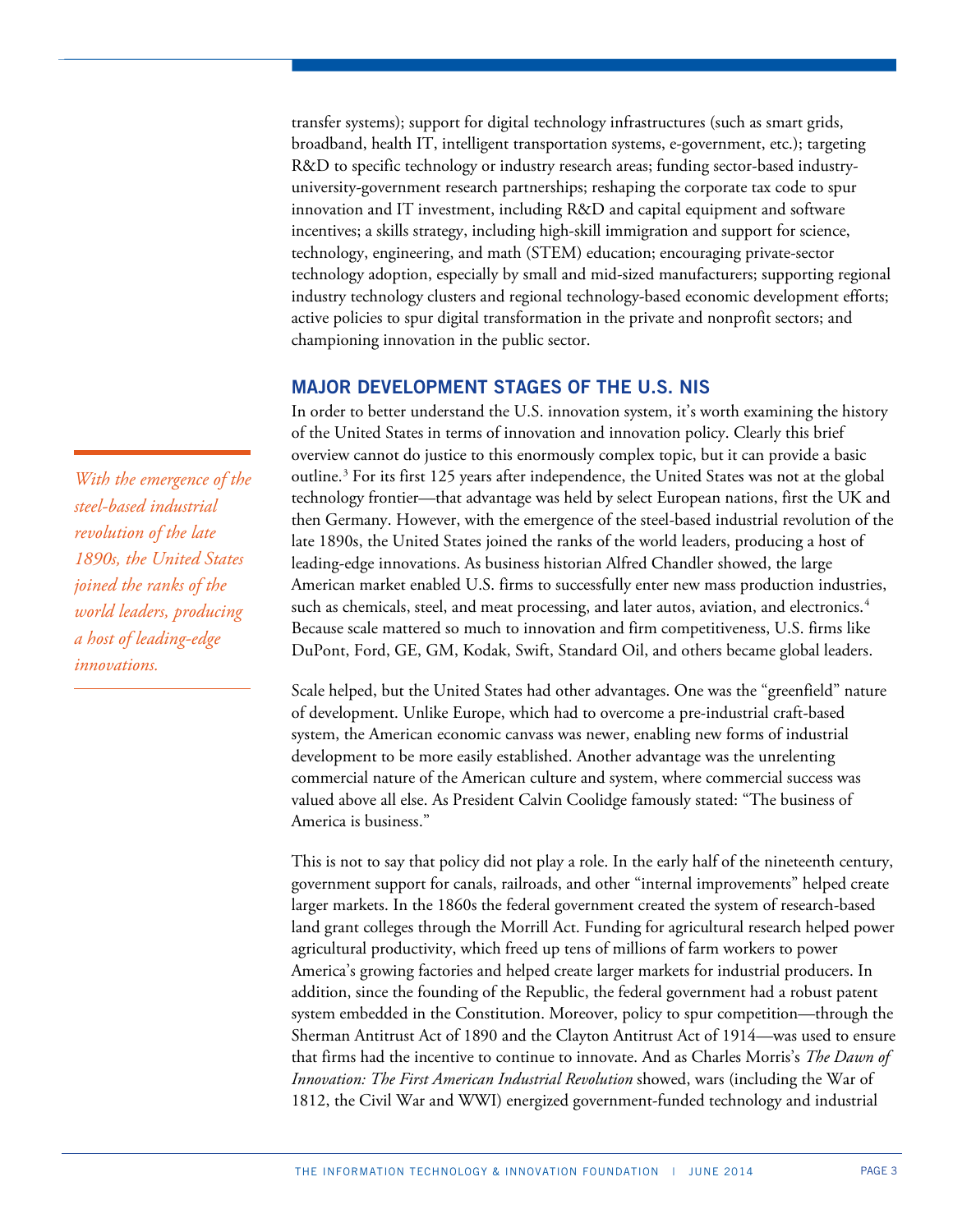development, which helped metal industry innovation such as precision metal measurement and interchangeable parts. But notwithstanding these factors, by and large America's industrial innovation prior to WWII was principally powered by private inventors and firms.

This changed dramatically after WWII with the emergence of a more science-based system of innovation (inspired in part by Vannevar Bush, director of the U.S. Office of Scientific Research and Development during WWII) which would become dominated by large firms and the federal government. The establishment—initially in the Great Depression and then after the war—of large, centralized corporate R&D laboratories helped drive innovation in an array of industries, including electronics, pharmaceuticals and aerospace. On top of this, the massive federal support for science and technology in WWII helped develop the "arsenal of democracy" that the Allies used to beat back the Axis powers threat. This strong federal role continued after the war, with substantial funding of a system of national laboratories and significantly increased funding of research universities. Federal funding of research helped drive innovation and played a key role in enabling U.S. leadership in a host of industries, from software, hardware, aviation, and biotechnology. For the most part this research was funded through mission-based agencies seeking to accomplish a particular federal mission (e.g., defense, health, energy) and through a system of peer-reviewed basic research funding at universities.

In fact, the explicit promotion of innovation and productivity as an economic goal was largely ignored and even rejected through most of the post-war period. To be sure there were occasional efforts during the Kennedy, Johnson, and Nixon administrations, but these were small scale and largely short-lived. The first major post-war federal effort to explicitly support industrial innovation was made by the Kennedy administration in 1963 with its proposal for a Civilian Industrial Technology Program (CITP). The administration proposed CITP to help balance the overriding focus of federal R&D on defense and space exploration, both of which had increased as the United States sought to counter the Soviet Union in the Cold War.<sup>[5](#page-24-2)</sup> The CITP program was to provide funding to universities to do research helping innovation in sectors thought to help society, such as coal production, housing, and textiles. But despite the administration's efforts to launch the program, Congress did not approve it, in part because of industry opposition that feared disruptive technologies. For example, the cement industry opposed the program because it feared that innovation in housing technology might reduce the need for cement in construction.

Two years later the Johnson administration was able to get a redesigned effort through Congress, but only after making a number of changes. The new program, the State Technical Services program, was to fund university-based technology extension centers in the states that would work with small and mid-sized companies to help them better utilize new technologies. But despite the program's success, the Nixon administration eliminated it, largely on the grounds that this was an inappropriate federal intervention into the economy. However, the Nixon administration proposed its own initiative, the new Technology Opportunities Program, again to support technology in solving pressing social challenges, like developing high-speed rail and curing certain medical diseases. But again the program was not funded by Congress.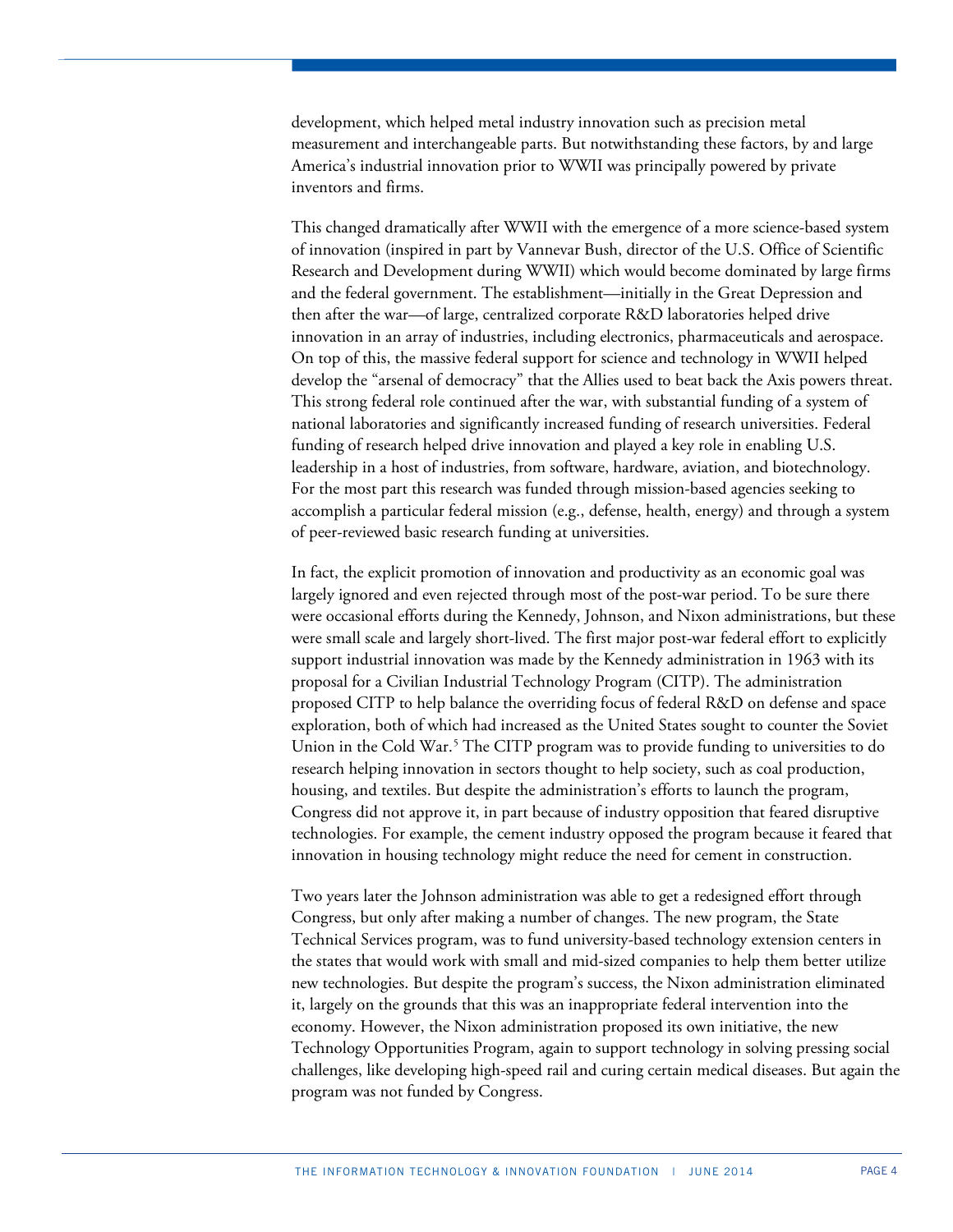These attempts by the federal government to explicitly support commercial innovation were at best made in fits and starts and never really got off the ground. Moreover, they were not guided by any overriding vision or mission, unlike the government's efforts to develop defense and space technology, which were motivated by the need to respond to the Soviet threat. And they certainly were not linked to overall economic policy, which remained focused principally on reducing business cycle downturns, and, depending on the political party in power, reducing poverty.

This system began to gradually change in the late 1970s with the emergence of competitiveness challenges from nations like Japan and Germany. It was with the election of President Jimmy Carter in 1976 that the federal government began to focus in a more serious way on the promotion of technology, innovation, and competitiveness. The motivation for this was the major recession of 1974 (the worst since the Great Depression), the shift in the U.S. balance of trade from one of surplus to one of deficit, and the growing recognition that nations like France, Germany, and Japan now posed a serious competitiveness challenge to U.S. industry.

These efforts were followed up by efforts by Congress and the Reagan and Bush I administrations. Indeed, policymakers responded with a host of major policy innovations, including passage of the Stevenson-Wydler Act, the Bayh-Dole Act, the National Technology Transfer Act, and the Omnibus Trade and Competitiveness Act. They created a long list of alphabet soup programs to boost innovation, including SBIR (Small Business Innovation Research), NTIS (National Technical Information Service—expanded), SBIC (Small Business Investment Company—reformed), MEP (Manufacturing Extension Partnership), and CRADAs (cooperative research and development agreements). They put in place the R&D tax credit and lowered capital gains and corporate tax rates. They created a host of new collaborative research ventures, including SEMATECH, the National Science Foundation (NSF) Science and Technology Centers and Engineering Research Centers, and the National Institute of Standards and Technology (NIST) Advanced Technology Program. And they put in place the Baldridge Quality Award and the National Technology Medal.

Moreover, it wasn't just Washington that acted. Most of the 50 states transformed their practice of economic development to at least include the practice of technology-led economic development. Many realized that R&D and innovation were drivers of the New Economy, and that state economies prosper when they maintain a healthy research base closely linked to commercialization of technology. For example, under the leadership of Governor Richard Thornburgh, Pennsylvania established the Ben Franklin Partnership Program that provides matching grants primarily to small and medium-sized firms to work collaboratively with Pennsylvania universities.

But by the time Bill Clinton was elected in 1992, America's competitiveness challenge appeared to be receding. Japan was beginning to face its own problems, in part stemming from the popping of its property bubble and increasing value of the yen. And Europe was preoccupied with its internal market integration efforts. Moreover, with the rise of Silicon Valley as a technology powerhouse and the rise of the Internet revolution and companies

*Attempts by the federal government to explicitly support commercial innovation were at best made in fits and starts and never really got off the ground.*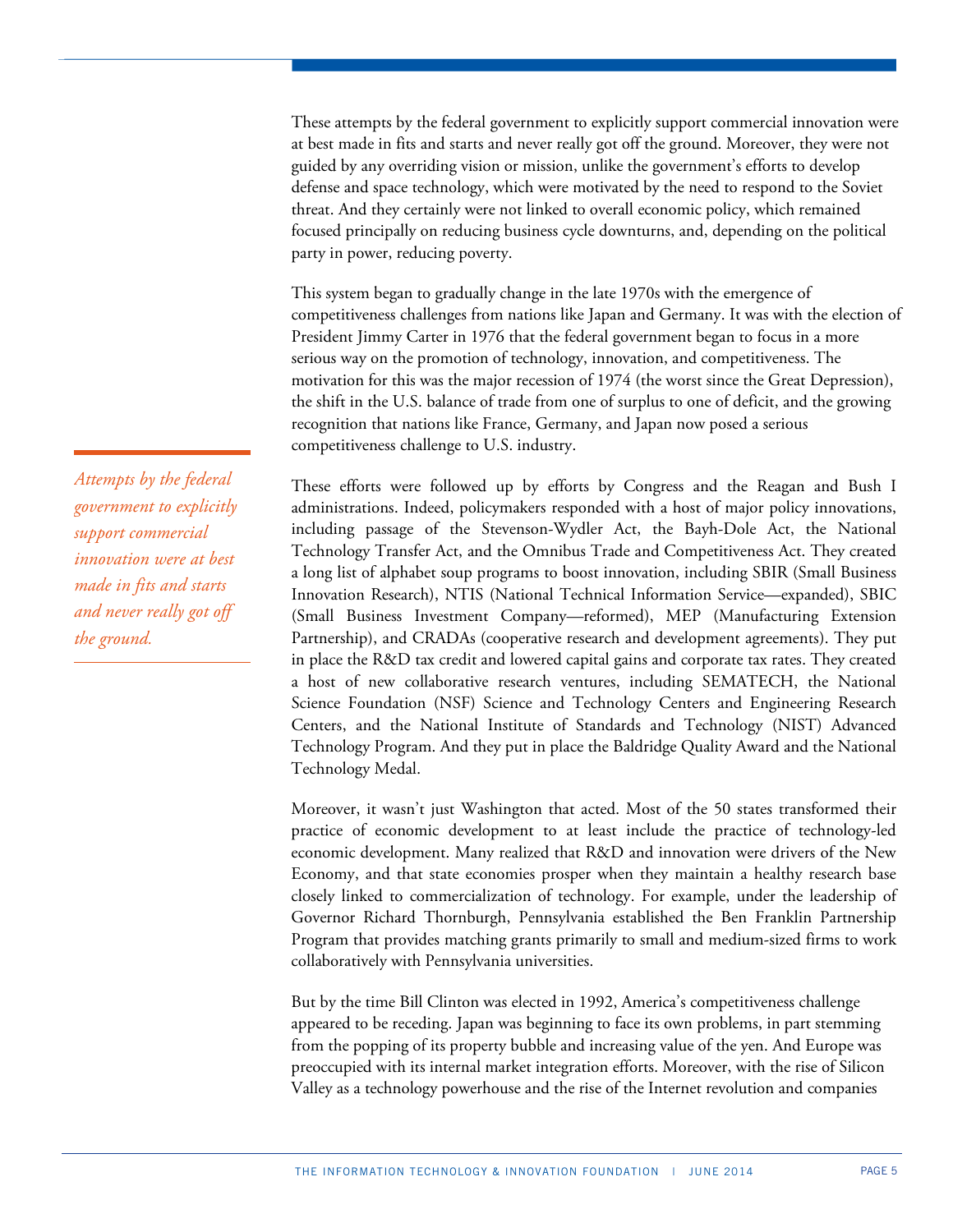like Apple, Cisco, IBM, Intel, Microsoft, and Oracle, America appeared to be back on top, at least when it came to innovation. As such, the pressures for Washington to focus on industrial innovation and competitiveness policy receded.

Soon after, information technology entered into a new phase, with more powerful microprocessors, the wide-scale deployment of fast broadband telecommunications networks, and the rise of Web 2.0 social network platforms. As a result, it became clear to many policymakers that IT (or ICT) was now a key driver of growth and competitiveness, and that effective economic policy now had to get IT policy right.

Toward that end, the Bush II administration and Congress undertook a number of initiatives. Building on the Clinton administration's Internet Governance Principles which argued that government should take a light touch toward regulating the Internet, the Bush administration took a number of steps to spur IT innovation, including deregulating broadband telecommunications (now that most American homes had access to at least two broadband "pipes" – cable and DSL), freeing up radio spectrum for wireless broadband, taking a light touch with respect to regulating online privacy, and using IT to transform government itself (e-government).

But while IT was thriving, U.S. industrial competitiveness was not. The United States lost over one third of its manufacturing jobs in the 2000s, with the majority lost due to falling international competitiveness, not superior productivity.<sup>[6](#page-25-0)</sup> The United States went from running a trade surplus in high-technology products in 2000 to around a 100 billion dollar deficit a decade later. The Great Recession, both a result of this loss of competitiveness and a cause of further industrial decline, may represent a watershed moment in U.S. history, one that represented the high-water mark of U.S. industrial leadership. But that will likely depend on the nature of the national policy responses over the next decade.

In any case, the state of U.S. industrial innovation and competiveness has gained renewed attention after the losses of the 2000s, the Great Recession and the emergence of robust new technological competitors, including, but not limited to China. Because of this, the Obama administration has proposed a number of initiatives, including the establishment of a National Network of Manufacturing Innovation (three centers have already been announced); an expansion in the research and experimentation (R&D) tax credit; increased funding for science agencies (including NSF, NIST, and DOE [Department of Energy]); policies to expand the number of STEM graduates; patent reform; and increased efforts to limit unfair foreign "innovation mercantilist" policies, among others. Congress has also introduced a variety of similar measures. However, partisan differences fueled in part by a growing populism from the right and the left (anti-government for the former; anticorporate for the latter) coupled with a large federal budget deficit and a political unwillingness to raise taxes on individuals or cut entitlements, has meant that progress to shore up the weaknesses in the U.S. innovation system has been extremely limited.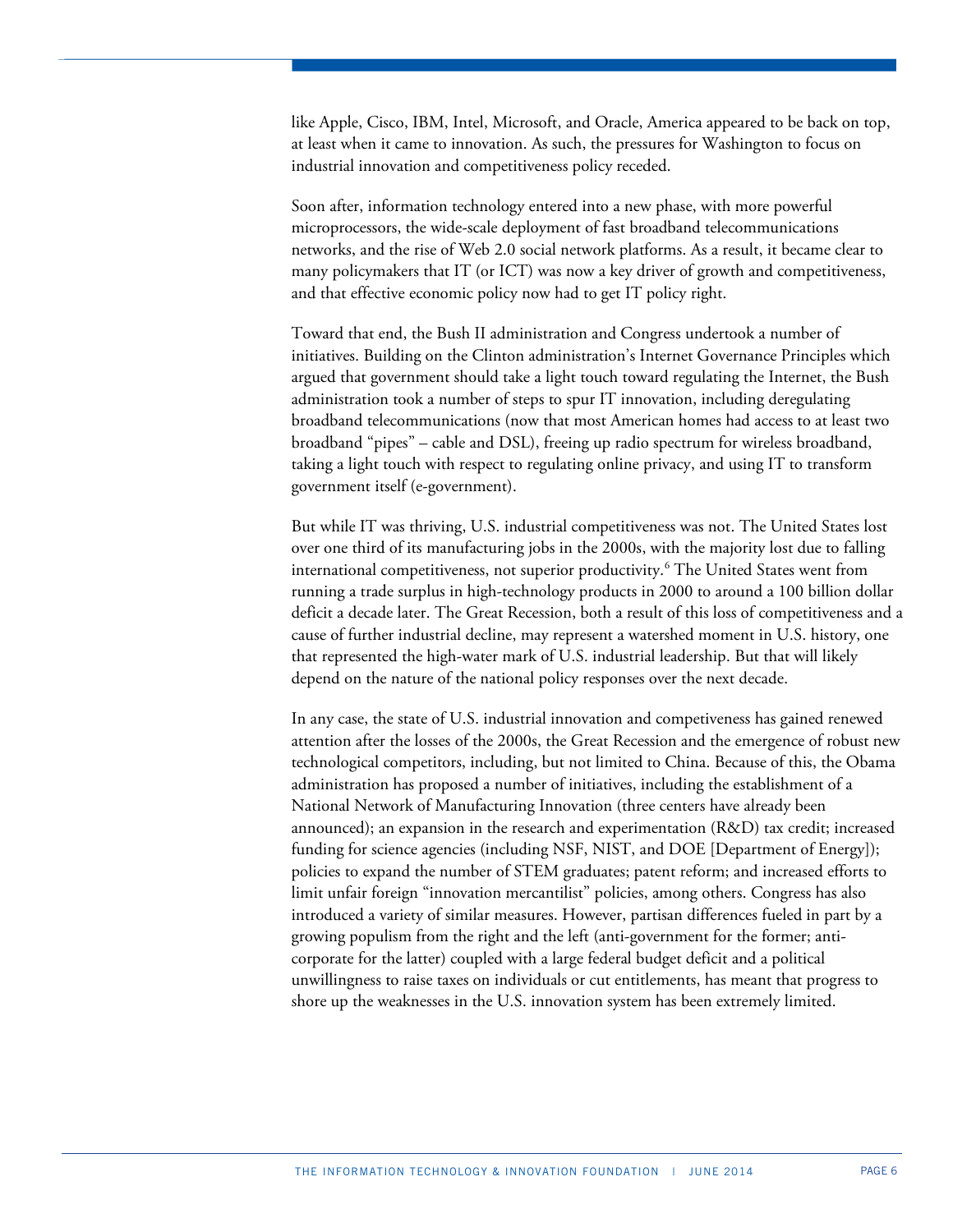# **ELEMENTS OF THE U.S. NIS**

As described above, there are three elements of a national innovation system: the business environment, the regulatory environment, and the innovation policy environment. This section describes each and the U.S. performance.

## **Business Environment**

The business environment consists of three broad factors: market and firm structure and behavior, the system for financing business, and related social and cultural factors affecting how business operates.

#### Market and Firm Structure and Behavior

#### **Managerial Talent**

When it comes to managerial talent it appears that the United States is the world leader and this factor has played a role in explaining past U.S. innovation leadership. As professor John Van Reenan and colleagues have shown, "when it comes to overall management, American firms outperform all others."[7](#page-26-0) In part this comes from environmental factors that force better management: more competition and more flexible labor markets. But it may also come from the fact that the United States developed the discipline of management (in the 1950s) and perfected it through its extensive system of business schools at universities.

# **Time Horizon and Risk Appetite of Firms**

Despite the high quality of many U.S. managers, they increasingly find themselves in firms buffeted by pressures for short-term performance, which in turn reduces their ability to invest for the long-term. For example, in a 2004 survey of more than four hundred U.S. executives, over 80 percent indicated that they would decrease discretionary spending on areas such as R&D, advertising, maintenance, and hiring in order to meet short-term earnings targets, and more than 50 percent said they would delay new projects, even if it meant sacrifices in value creation.<sup>[8](#page-26-1)</sup> This focus on maximizing short-term returns means that companies are effective in reducing waste and pulling the plug on poor investments. But at the same time, this pressure to achieve short-term profits all too often has meant sacrificing long-term investment, which is the majority of investment in innovation. As the Business Roundtable, the leading trade association for large American businesses, reported, "the obsession with short-term results by investors, asset management firms, and corporate managers collectively leads to the unintended consequences of destroying long-term value, decreasing market efficiency, reducing investment returns, and impeding efforts to strengthen corporate governance."<sup>[9](#page-26-2)</sup>

#### **ICT Adoption**

U.S. firms are among the world leaders in adoption of information and communications technologies (e.g., hardware and software). U.S. firms invest more as a share of sales and of overall capital investment in hardware, software, and telecommunications than almost any other nation. For example, these investments are almost twice as high as Korean investments. And as Van Reenan and Bloom have found, not only do U.S. firms invest more, but U.S. firms appear to get more benefit out of IT investment than many other countries' firms. In part this is because U.S. firms are more willing to use IT to fundamentally restructure production processes.<sup>[10](#page-26-3)</sup>

*There are three elements of a national innovation system: the business environment, the regulatory environment and the innovation policy environment.*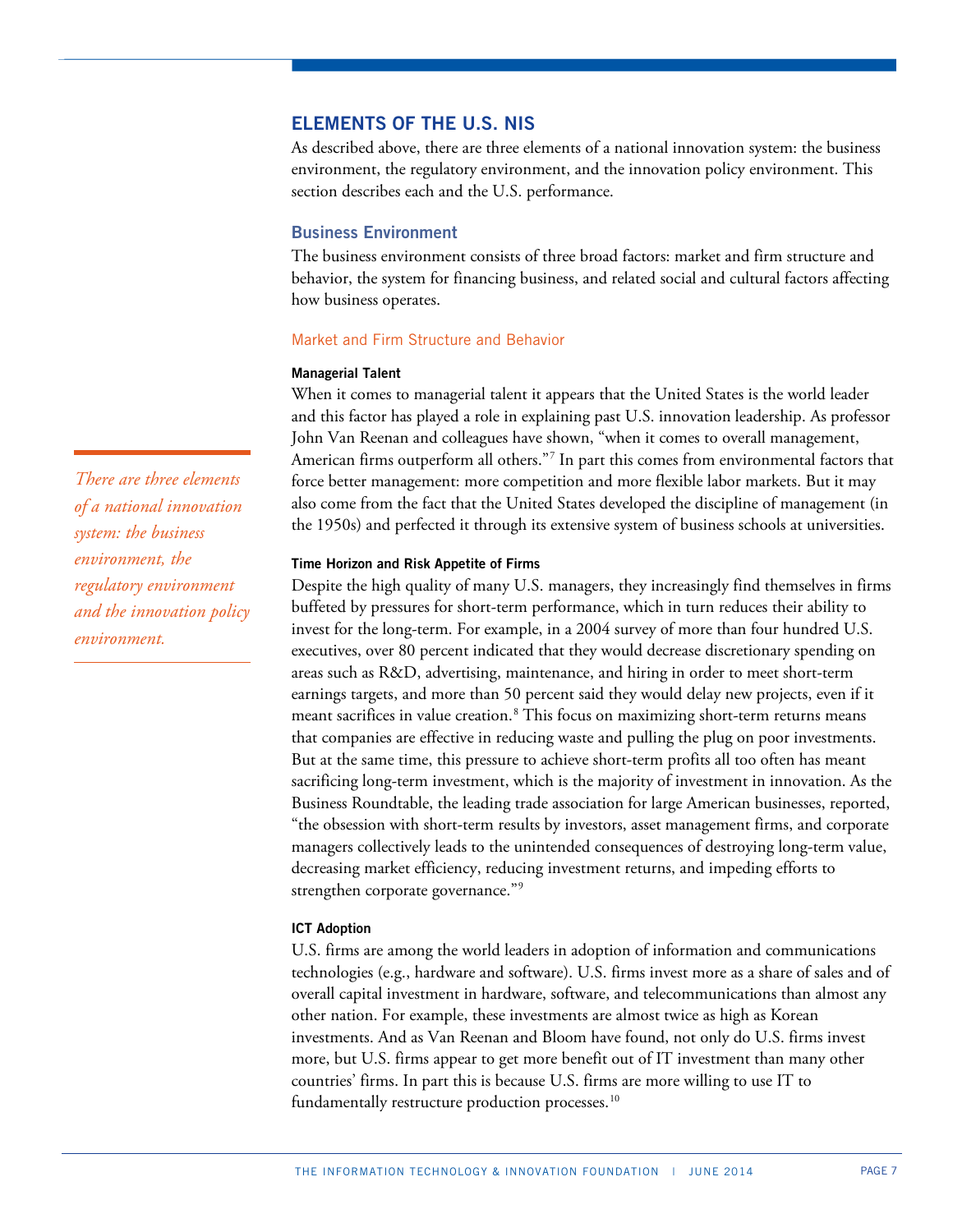#### Business Financing System

#### **Venture and Risk Capital**

With the establishment of the American Research and Development Corporation in 1946, the United States pioneered the venture capital industry and remains a leader. Hundreds of private venture capital firms across the nation analyze and fund investment opportunities. The industry does more than invest funds; it also helps with key management functions such as serving on boards and advising on business strategy. However, while the venture sector has grown over the last 15 years, it has tended to focus its investment upstream and in larger deals, leading some to argue that there is a capital gap in earlier stage, smaller deals. In addition, while most venture capital placements are concentrated in a few states (e.g., California and Massachusetts, and to a lesser extent Colorado and Washington), there is some venture funding in almost every state. There is also a robust "angel capital" system in the United States made up of private individuals of high net worth who invest money into entrepreneurial, high-growth companies. [11](#page-26-4)

Some state governments have also established programs to help with venture funding, particularly to smaller and earlier stage startups. Some have also created angel capital networks to help private funders better coordinate their efforts and find deals. And the federal government, through the Small Business Administration's Small Business Investment Company, provides capital subsidies to some private sector venture firms, while the Small Business Innovation Research (SBIR) program provides modest research grants to small firms.

# **Firm Finance (Debt and Equity)**

Firms in the United States have access to a wide array of financing sources, the vast majority provided by the private sector. While the initial public offering (IPO) market is smaller than it has been in the past, many growth-oriented innovation-based firms are able to obtain capital through IPO placements. However, with the IPO market more limited, increasingly the "exit" strategy for small, high-growth startups is acquisition by larger, more established technology companies, with Facebook's recent acquisition of WhatsApp being one of the largest ever.<sup>[12](#page-26-5)</sup>

Government financing for firms is quite limited. Existing firms can raise additional money on highly traded and liquid equities markets. And corporate debt, either through bonds or loans, is widely available. At the federal level, the Small Business Administration provides some direct and indirect lending for small firms, but this is not targeted to innovationbased firms or firms in traded sectors. And many state governments provide modest financing for industrial expansion and early stage firms.

## Cultural Factors

As scholars such as Francis Fukuyama, Raquel Fernandez, Lawrence Harrison, and Samuel Huntington have shown, cultural factors such as trust, group orientation, and risk taking have impacts on innovation and growth. $^{13}$  $^{13}$  $^{13}$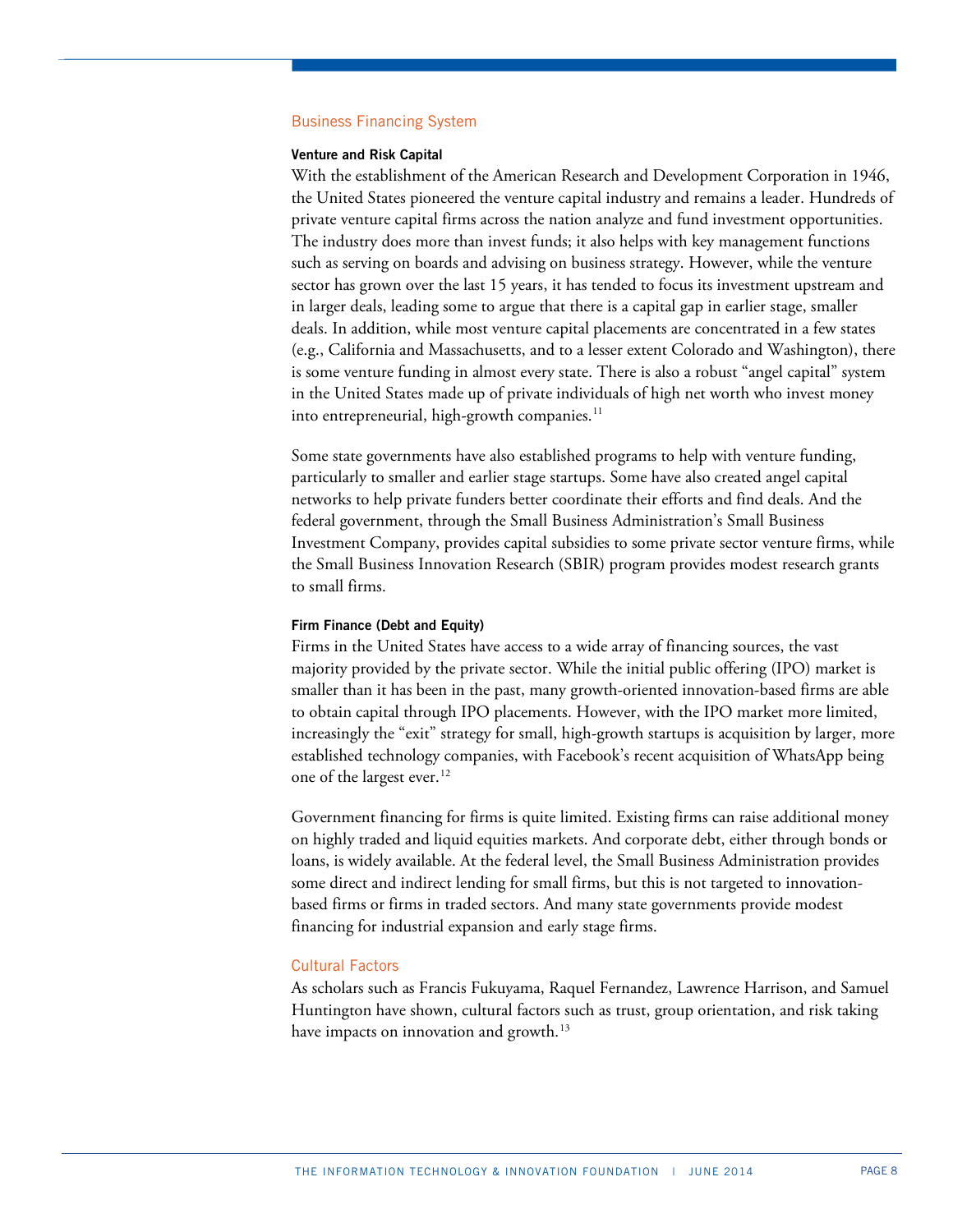## **Nature of Customer Demand**

As Michael Porter's work on competitive advantage indicates, nations with demanding consumers are in a better position because this puts pressures on firms to innovate and be more efficient.<sup>14</sup> While there are little good data on this, it appears that American consumers are more demanding than in many nations. Moreover, thanks to the Internet, and applications like Yelp and others, most U.S. consumers have immediate access to a wealth of information about businesses. We see this in terms of comparing U.S industries to ones in Europe. For example, standard business traveler hotel quality in the United States appears to be far superior to Europe, in part because American consumers demand higher quality.<sup>[15](#page-26-8)</sup> Columbia professor Amar Bhidé has also argued that the "venturesome consumption" nature of American consumers—that is, their eagerness to be early adopters of and experiment with new products and technologies—has played a role in supporting U.S. innovation success.<sup>[16](#page-26-9)</sup>

## **Risk Taking and Entrepreneurship**

The United States has long been seen as having a culture of "Yankee ingenuity," meaning a deep-seated interest in tinkering, inventing, and making things better. At the same time, in part because the United States is a nation of immigrants, who by definition took a major risk to move from their native country, the United States has a strong culture of risk-taking and entrepreneurship. Combine that with a distinct culture of individualism, and this makes it easier for people—whether they are a Steve Jobs or a worker on the shop floor—to question established ways of doing things.<sup>[17](#page-26-10)</sup> Moreover, unlike many nations, failure in starting a new business does not doom a professional career (in fact, it's been said that some Silicon Valley venture capital firms don't want to see entrepreneurs' business plans until they're on their third startup).

#### **Attitudes Toward Science and Technology**

For much of American history, American culture was characterized by a general belief in the inevitability of social and economic progress. Historian Merritt Roe Smith discusses the sampling of books from the period of the 1860s to the early 1900s with titles such as: *Eighty Years of Progress; Men of Progress; Triumphs and Wonders of the 19th Century; The Progressive Ages or Triumphs of Science; the Marvels of Modern Mechanism; Our Wonderful Progress; The Wonder Book of Knowledge;* and *Modern Wonder Workers.* [18](#page-26-11) As economist Benjamin Anderson wrote in the 1930s, "on no account must we retard or interfere with the most rapid utilization of new inventions."[19](#page-26-12) While America still largely tilts toward innovation, the anti-innovation forces in U.S. culture appear to be stronger today than ever before in American history. Whether it is fears of job loss from automation, privacy loss from the Internet, or environmental damage from nano-tech or biotech, anti-technology forces—in the media, "public interest" groups, and the public at large—have expanded, making it harder for the U.S. economy to press ahead with innovation.<sup>[20](#page-26-13)</sup>

#### **Collaborative Culture**

While innovation is about competition, it's also about "coopetition" and cooperation—in other words, groups working together to drive innovation. This has become more important to enabling innovation, especially as innovation has become more challenging with more organizations embracing open innovation. As Fred Block found, the nature of the U.S. innovation system has changed dramatically over the course of the last  $40$  years.<sup>[21](#page-26-14)</sup>

*In part because the United States is a nation of immigrants, who by definition took a major risk to move from their native country, the country has a strong culture of risk-taking and entrepreneurship.*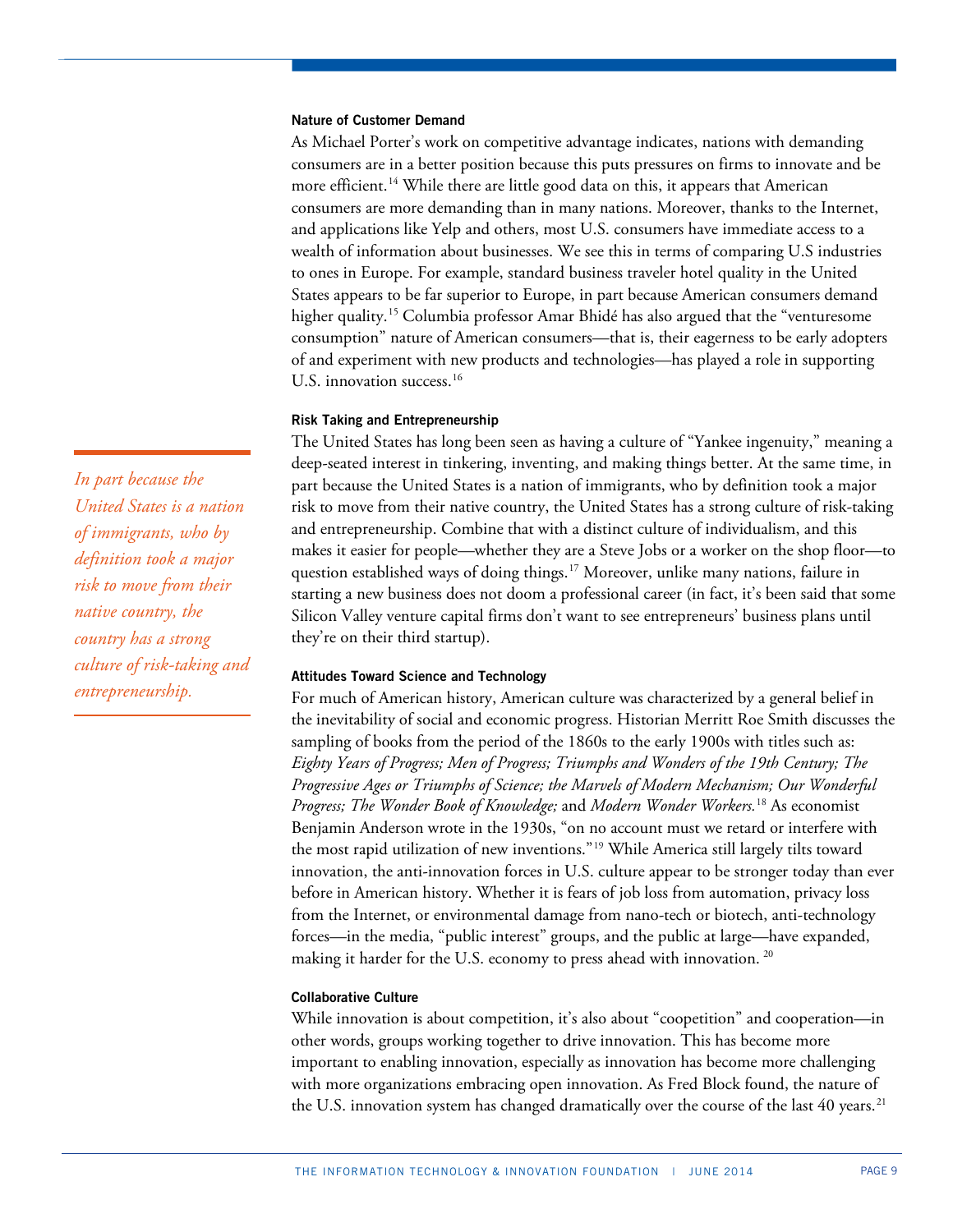Using a sample of innovations recognized by *R&D Magazine* as being among the top 100 innovations of the year over the last four decades, the data finds that while in the 1970s almost all winners came from corporations acting on their own, more recently over twothirds of the winners have come from partnerships involving business and government, including federal labs and federally funded university research. The culture of collaboration in places like Silicon Valley and Boston's Route 128 is one of the keys to their success. Likewise, the ability of some leading U.S. universities to work cooperatively with industry has been key to driving regional innovation hubs and clusters. These collaborative learning systems, especially in clusters, are supported in part by strong intellectual property (IP) protections—people aren't afraid that if they talk and share they will lose proprietary IP.

#### **Time Horizon and Willingness to Invest in the Future**

For much of American history, Americans have been willing to sacrifice current consumption for future income by supporting high levels of private and public investment. Over the last three decades this has become more challenging, as the focus for most voters and the overall political system has shifted toward current consumption. In the 1960s, when federal support for R&D amounted to 1.75 percent of GDP, this meant that Americans were willing to invest 2.8 percent of their income in government R&D.<sup>[22](#page-26-15)</sup> Today, with per capita incomes almost three times higher in real dollars, Americans are only willing to invest 0.48 percent of their income in government R&D (just 17 percent of the 1960s level). To see the extent of this shift to the present-day side of the continuum, consider that in the 1960s, the total of government investment in R&D, infrastructure, and education, plus the trade surplus (or deficit) minus the national debt equaled 3.1 percent of GDP. In the 1970s, this figure fell to 0.8 percent, but was still positive. In the 1980s, it went negative, to -3.3 percent of GDP. In other words, America was cutting investments in the future while running up bills for the future. In the 1990s, with the decline in the trade and budget deficits, this composite figure improved slightly, to -1.3 percent. However, from 2000 to 2010, it plummeted to -4.5 percent of GDP, an all-time low. In other words, from the 1960s to 2010, there has been a shift of 7.6 percentage points in the amount of investment for the future and future debt. Combine this change in attitude with a very large national debt, and it becomes increasingly difficult for federal elected officials to ask American voters to pay more to support expanded financial support for innovation (either directly through spending or indirectly through tax incentives like the R&D credit).

# **Trade, Tax, and Regulatory Environment**

While the business environment plays the key role in determining innovation success, government policy plays a powerful enabling (or detracting) role, particularly through the broad areas of trade, tax and regulatory policy that shape the innovation environment.

# Regulatory Environment

#### **Industry Structure and the Nature of Competition**

Generally, the United States has embraced an approach to competition and competition policy based on maximizing consumer welfare. In contrast to the "ordoliberal" tradition of EU antitrust policy which embraces both economic and social goals, and in particular focuses on preserving competition for its own sake, the U.S. approach is much more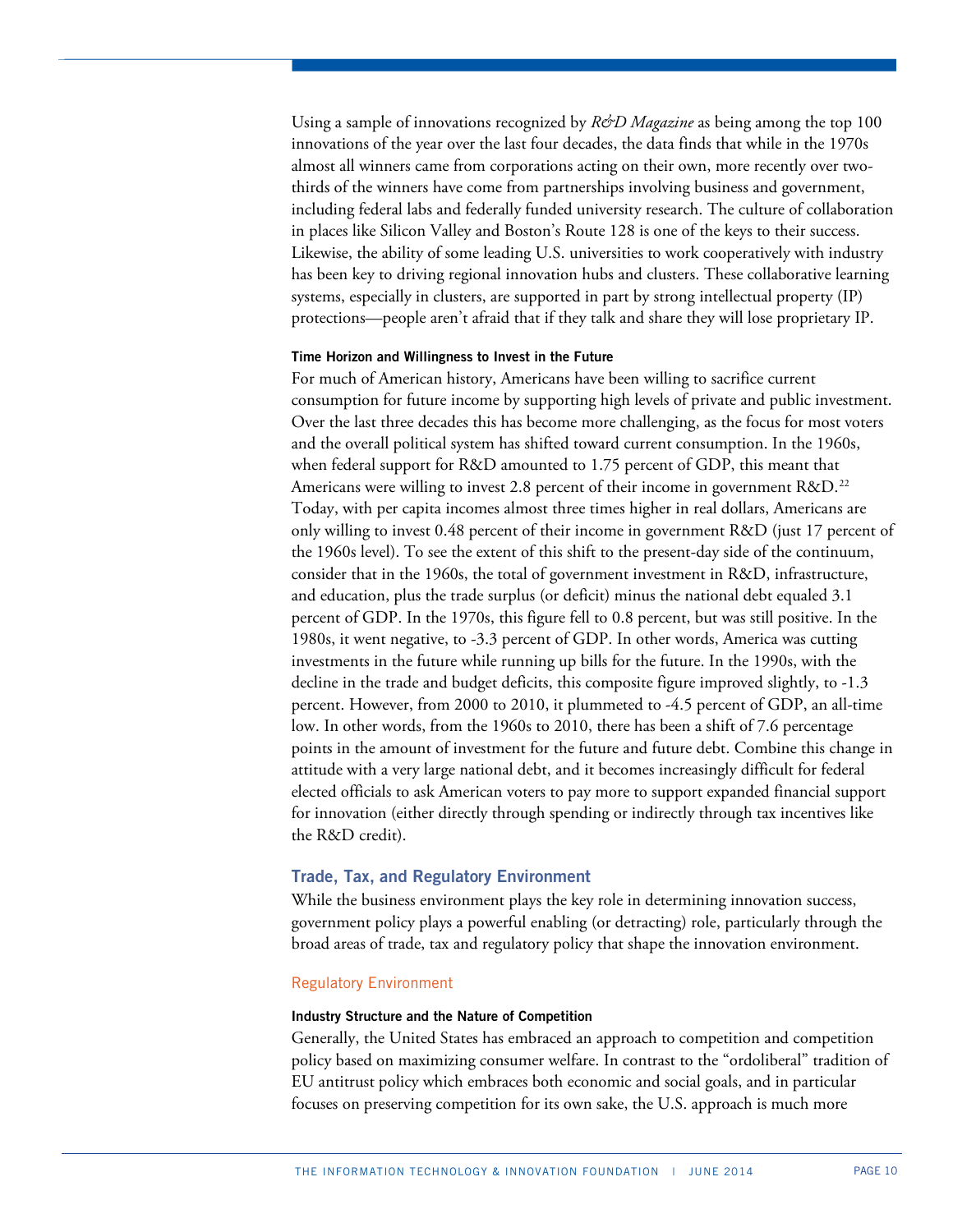oriented to maximizing consumer—as opposed to producer—welfare, and is focused on anti-competitive behavior more than on market power per  $\text{se.}^{23}$  $\text{se.}^{23}$  $\text{se.}^{23}$  In addition, the system is based on a strong rule of law. While there is considerable disagreement about exactly where anti-trust policy should be on the continuum of more or less competition, one can make the case, as Michael Lind does in his book *Land of Promise*, that U.S. anti-trust policy has been too stringent, limiting the emergence of the kind of scale needed to win in global competition, and too focused on consumer welfare rather than overall economic welfare. $^{24}$  $^{24}$  $^{24}$ 

Regardless, compared to other nations, the U.S. NIS erects relatively few barriers to entry for firms to break into existing markets, thus ensuring robust competition and the constant threat of "Schumpeterian" creative destruction. We have seen this in industries as diverse as financial services, energy production, and transportation. In addition, the U.S. system attempts to create a level playing field with e-commerce competitors, enabling new entrants to disrupt existing markets and business for the advantage of the consumer. However, that may be changing as entrenched interests in industries such as real estate, car sales, taxi services, hotels, legal services, and others seek to use laws and regulations to limit competition.

#### **Regulatory System for Entrepreneurship**

Academic research shows that delays caused by entry regulations are associated with lower rates of firm entry.<sup>[25](#page-26-18)</sup> The United States ranks relatively high on the World Bank index of ease of starting a business, but not as high as some nations like Canada, which has made this a top priority.[26](#page-26-19) Moreover, it is not only relatively easy to start a new business, but it is also easy to close one or lay off workers, at least in the non-unionized, non-governmental share of the economy.<sup>[27](#page-26-20)</sup> The latter is important, for if entrepreneurs cannot easily close or downsize businesses and if investors cannot obtain reasonable capital recovery rates, the incentives for entrepreneurship are reduced.<sup>[28](#page-26-21)</sup>

#### **Role and Form of Regulation**

The U.S. system of regulations, many of which affect innovation, begins with Congress passing legislation and sometimes requiring executive branch agencies to promulgate regulations. These agencies go through an extensive public notice and comment period in which individuals and organizations can submit written comments that the agencies are required to review. In addition, the Office of Information and Regulatory Affairs (OIRA) within the White House Office of Management and Budget also conducts cost-benefit reviews of some proposed regulations, particularly those with high expected costs. To the extent that OIRA finds a "significant" federal regulation inconsistent with its cost-benefit analysis, it can return the regulation to the promulgating agency (which can then revise or withdraw it). Although OIRA's analysis does not always trump that of the agency, it does dominate. And of course, if agencies do not change their regulatory decision, Congress can also act and change the law. And this process is generally quite transparent. For example, the Clinton administration inserted greater transparency into the OIRA review process by requiring, inter alia, public disclosure of all communications between OIRA personnel and individuals not employed by the executive branch.

While regulation is not always performance-based, in the last two decades there has been a greater awareness among regulators of the importance of focusing regulations more on

*Combine this change in attitude with a very large national debt, and it becomes increasingly difficult for federal elected officials to ask American voters to pay more to support expanded financial support for innovation.*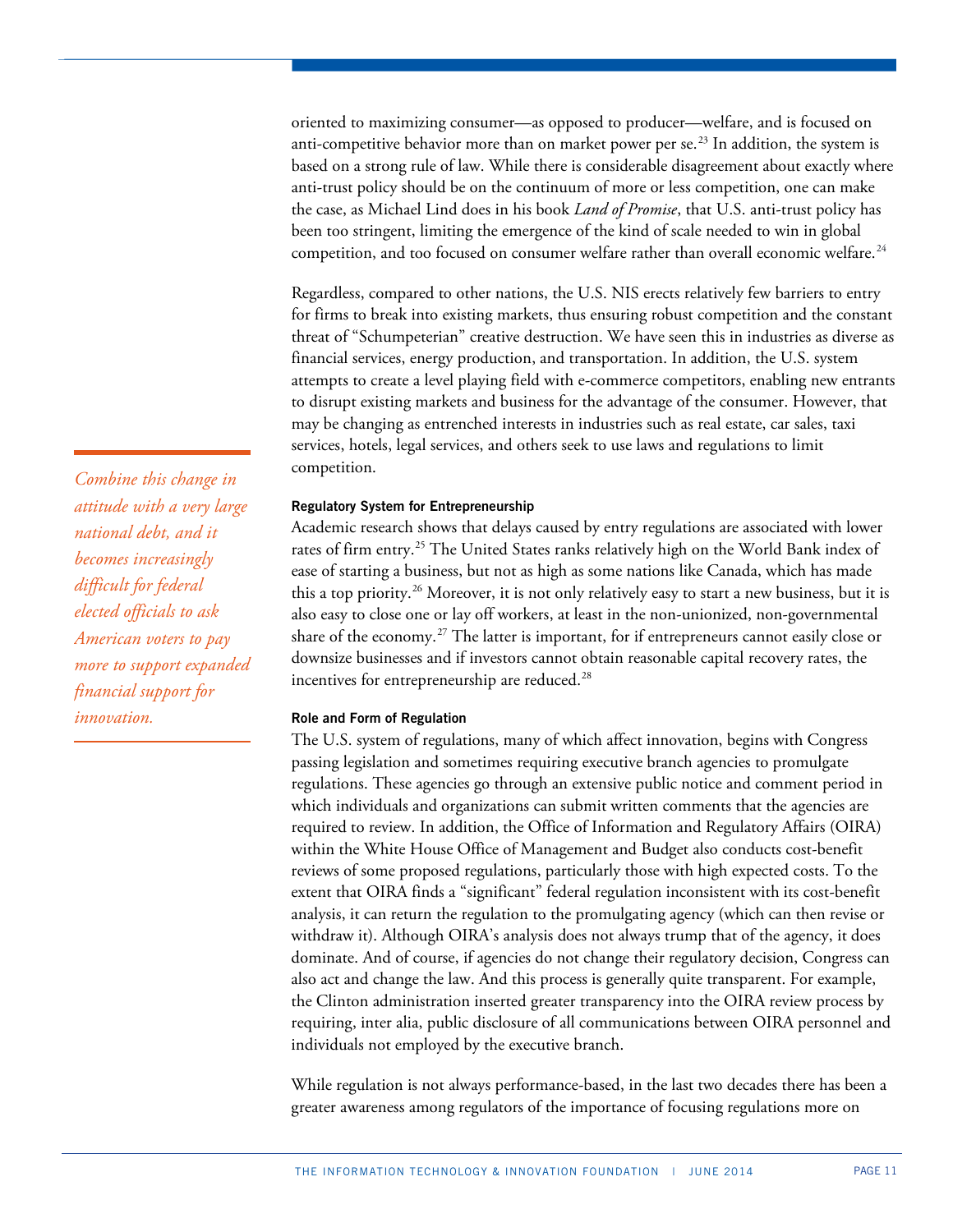what the government wants to achieve, while leaving the means by which to achieve it up to the decision of the regulated entities. There is some recognition that this form of regulation is more efficient and spurs more innovation than regulation that prescribes the means.

However, it appears that the U.S. regulatory burden on innovation has grown over the last decade, both in extent and orientation. As we see in areas like agricultural biotech and privacy, the pressures for more regulation grow. Moreover, most regulatory agency budgets have been cut or limited, making it harder for them to both modernize technologies and processes and expand staff so that they can respond quickly to firms seeking regulatory approval. We see this in areas as diverse as patent approvals, drug and medical device approvals, and approvals of new airplanes.

#### **Transparency and Rule of Law**

Regulations have less of a negative effect on innovation and growth when they are transparent and backed up by the rule of law so that they are consistently applied. This has generally been a strength of the U.S. system, which enjoys a well-developed, independent judiciary and a legislative framework (e.g., the Administrative Procedures Act) that works to hold government executive agencies accountable for obtaining public input and basing rules on evidence.

#### Tax, Trade and Economic Policy

#### **Macroeconomic Environment**

Macroeconomic policies can provide an overall supportive policy for innovation. U.S. macroeconomic policy has been predicated on monetary stability, focused on limiting inflation. Some have argued that in its efforts to limit inflation the Federal Reserve Board has placed too little relative emphasis on full employment, especially since the late 1970s. And while the American Recovery and Reinvestment Act was the exception, U.S. macroeconomic policy relies principally on monetary policy, rather than fiscal policy, to adjust cyclical growth rates. In addition, because of the overriding focus on consumer as opposed to producer welfare, as well as a belief that markets should determine prices, U.S. policy toward its currency (and that of other nations) is largely non-interventionist, and to the extent that it is interventionist, it is to defend a strong dollar (which helps consumers but hurts most producers, especially in traded sectors).

#### **Tax Policy**

While the prevailing view toward U.S. tax policy is that it should be neutral vis-à-vis various economic activities, the reality is that it is somewhat interventionist, sometimes for good policy reasons (e.g., the R&D tax credit, accelerated depreciation) and other times because of special interest pressures for particular tax provisions.[29](#page-26-22) But most policymakers strive for a tax code that does not favor particular industries over others, even if this means that some traded sectors exposed to international competition pay more than some non-traded sectors.<sup>[30](#page-26-23)</sup> Moreover, the U.S. corporate tax rate is quite high (in both statutory and effective terms).<sup>[31](#page-26-24)</sup> In addition, the U.S. R&D tax credit is relatively anemic compared to other nations, ranking just twenty-seventh in R&D tax generosity.<sup>[32](#page-26-25)</sup> And the United States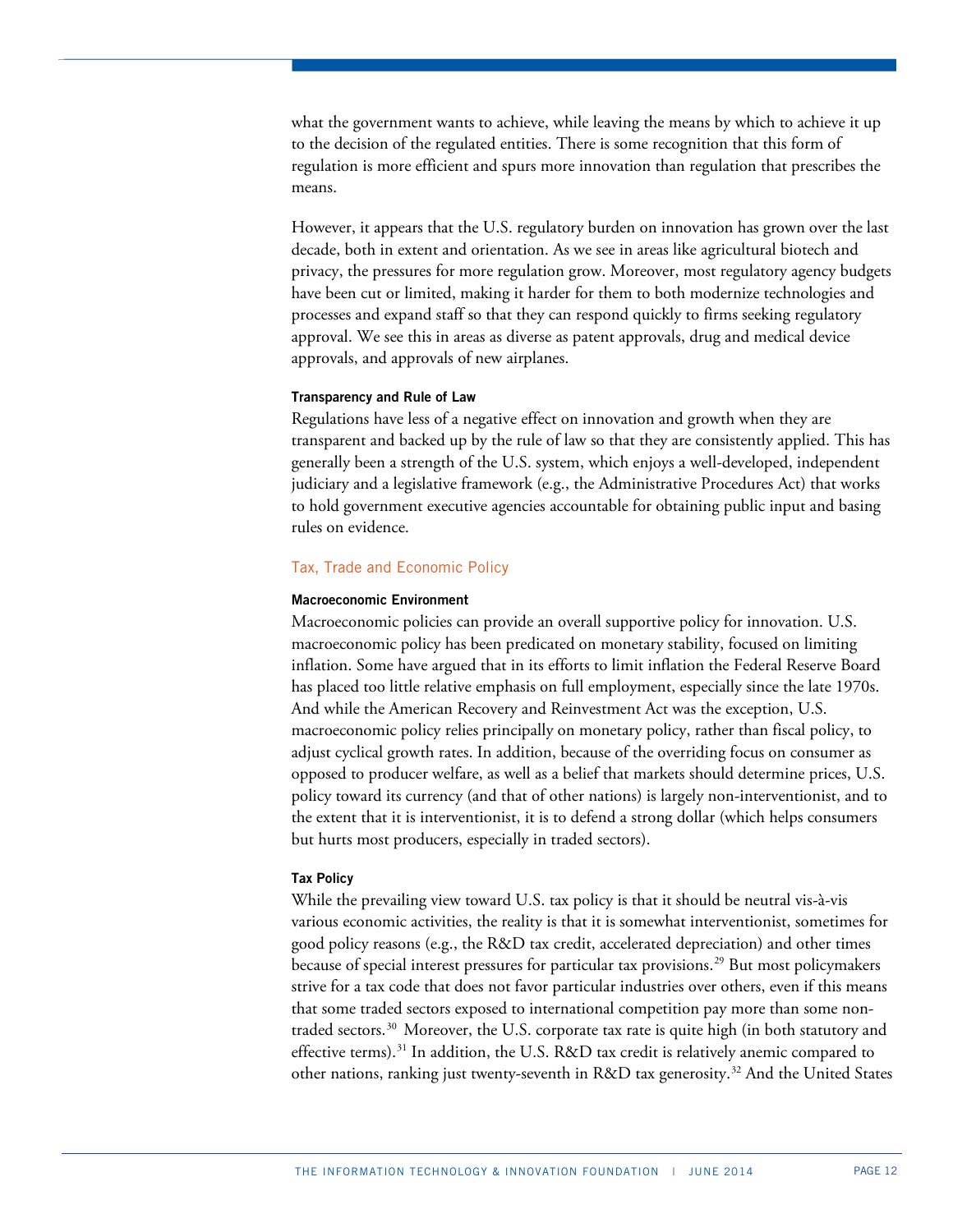is also one of the very few nations that does not use a border-adjustable value added tax (VAT).

### **Trade Policy**

The United States' approach to trade policy is based on the belief that nations have revealed comparative advantage and that an open and market-based trading system enables nations to achieve that advantage to the benefit of its consumers. This has led the United States to focus mostly on signing new trade agreements. However, in recent years, there has been a growing focus on trade enforcement (including the establishment of an Interagency Trade Enforcement Center) based on the belief that the benefits from trade will be less if other nations are not playing by the rules developed by the World Trade Organization. Nevertheless, funding for trade enforcement efforts is relatively anemic, with the Office of the United States Trade Representative (USTR), Department of Commerce's International Trade Administration (ITA), and State Department trade efforts significantly underfunded.

When it comes to trade promotion, the United States does very little compared to other nations. Funding authority for the Ex-Im Bank is limited compared to many other nations. [33](#page-26-26) Funding for foreign direct investment (FDI) attraction is also a fraction of what other nations invest. However, the Obama administration has made some efforts in these areas, including establishment of the Select USA organization.

#### **Intellectual Property**

The U.S. system of intellectual property protection has its roots in the U.S. Constitution, which gave Congress the powers to promote "the progress of science and useful arts" by providing inventors with the limited but exclusive right to their discoveries. This applies to copyrights and patents, with trademarks similarly protected by Congress under the Commerce Clause (Article I, Section 8, Clause 3). The view then, as well as now, is that without reasonable protection for their IP, inventors and creators (e.g., individuals or companies) would innovate and create less. Patents and trademarks are governed by the U.S. Patent and Trademark Office (PTO) in the Department of Commerce. Copyright is governed by the Librarian of Congress. And of course, Congress writes the laws under which these agencies must function, and mostly objective courts can rule on their decisions.

While there is some disagreement within the United States over exactly how strong IP protection should be, the differences are largely at the margin (with some arguing for slightly stronger protection and some for slightly weaker), or over particular issues regarding implementation (e.g., the debate over the proposed Stop Online Privacy Act [SOPA] legislation regarding how to identify and limit access to foreign infringing websites). Part of this overall debate has stemmed from the fact that there is some evidence that during the late 1990s and early 2000s the U.S. Patent and Trademark office was perhaps too liberal in issuing patents, in part from a large patent backlog and from the development of novel applications (e.g., business methods patents). However, after recent passage of patent legislation that allowed an increased budget for the PTO, some of these problems appear to have receded. However, there is a still a challenge from what some refer to as "patent trolls," a pejorative term used for a person or company that enforces its

*Most policymakers strive for a tax code that does not favor particular industries over others, even if this means that some traded sectors exposed to international competition pay more than some non-traded sectors.*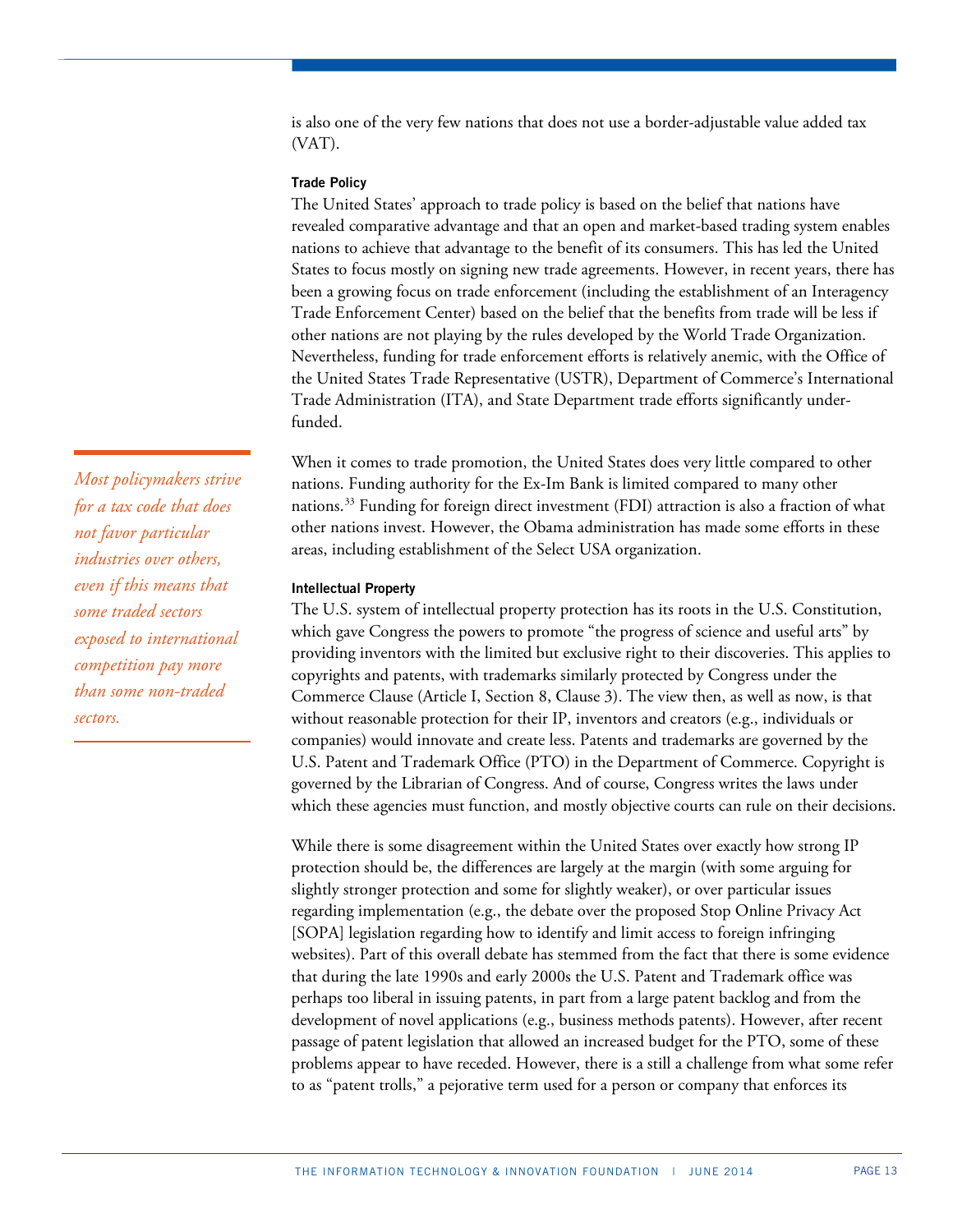patents against one or more alleged infringers in a manner considered unduly aggressive or opportunistic, often with no intention to manufacture or market the product.

## **Standards**

The U.S. commercial standards system (as opposed to standards for health, safety, and the environment) is characterized by a voluntary, consensus-based global system. By and large, the government itself does not get involved in picking particular industry standards. For example, in the dispute between HD and Blu-ray high-definition video players, the government did not pick a standard, rather letting cooperation and competition between industry and the emergence of consumer choice determine the winning standard. These standards processes are coordinated by industry trade associations and by the American National Standards Institute (ANSI). ANSI facilitates the development of American National Standards (ANS) by accrediting the procedures of standards developing organizations (SDOs). These groups work cooperatively to develop voluntary national consensus standards. American National Standards are usually referred to as "open" standards. In this sense, "open" refers to a collaborative, balanced, and consensus-based approval process. The content of these standards may relate to products, processes, services, systems, or personnel. ANSI has served in its capacity as administrator and coordinator of the United States private sector voluntary standardization system for more than 90 years. Initially funded by five engineering societies and three government agencies, the ANSI remains a private, nonprofit membership organization supported by a diverse constituency of private and public sector organizations. ANSI and other SDOs also work at a global level with their counterparts around the world to develop voluntary, consensus-based global standards. While the National Institute of Standards and Technology (NIST) is a federal laboratory, its work largely involves metrology (measurement), not private sector standard setting.

#### **Innovation Policy Environment**

Innovation policy refers to policies specifically designed to spur innovation in a nation, as opposed to other policies that shape the overall environment for innovation. In general, U.S. innovation policy is less sophisticated and less well thought out than it is in many other nations. This is due in part to the dominance of the neo-classical economic consensus in the United States, which eschews these kinds of policies as inappropriate intervention into the economy, and in part to the "Hertz syndrome" (we think we are number one and therefore do not try harder). [34](#page-26-27)

## Research and Technology

#### **Support for Research in Universities and Research Labs/Research Institutes**

The U.S. system for supporting scientific research is based on two fundamental aspects: support for mission-oriented research (e.g., defense and health) largely to federal labs, and support for basic, curiosity-directed research through university funding. The federal government financed approximately \$140 billion of R&D activity in 2013.

Relative to private sector R&D funding trends, federal support for R&D has fallen substantially as a share of GDP from its high levels in the 1960s (during the Cold War and the race to the moon). There have been occasional efforts to increase funding. In the late

*Relative to private sector R&D funding trends, federal support for R&D has fallen substantially as a share of GDP from its high levels in the 1960s*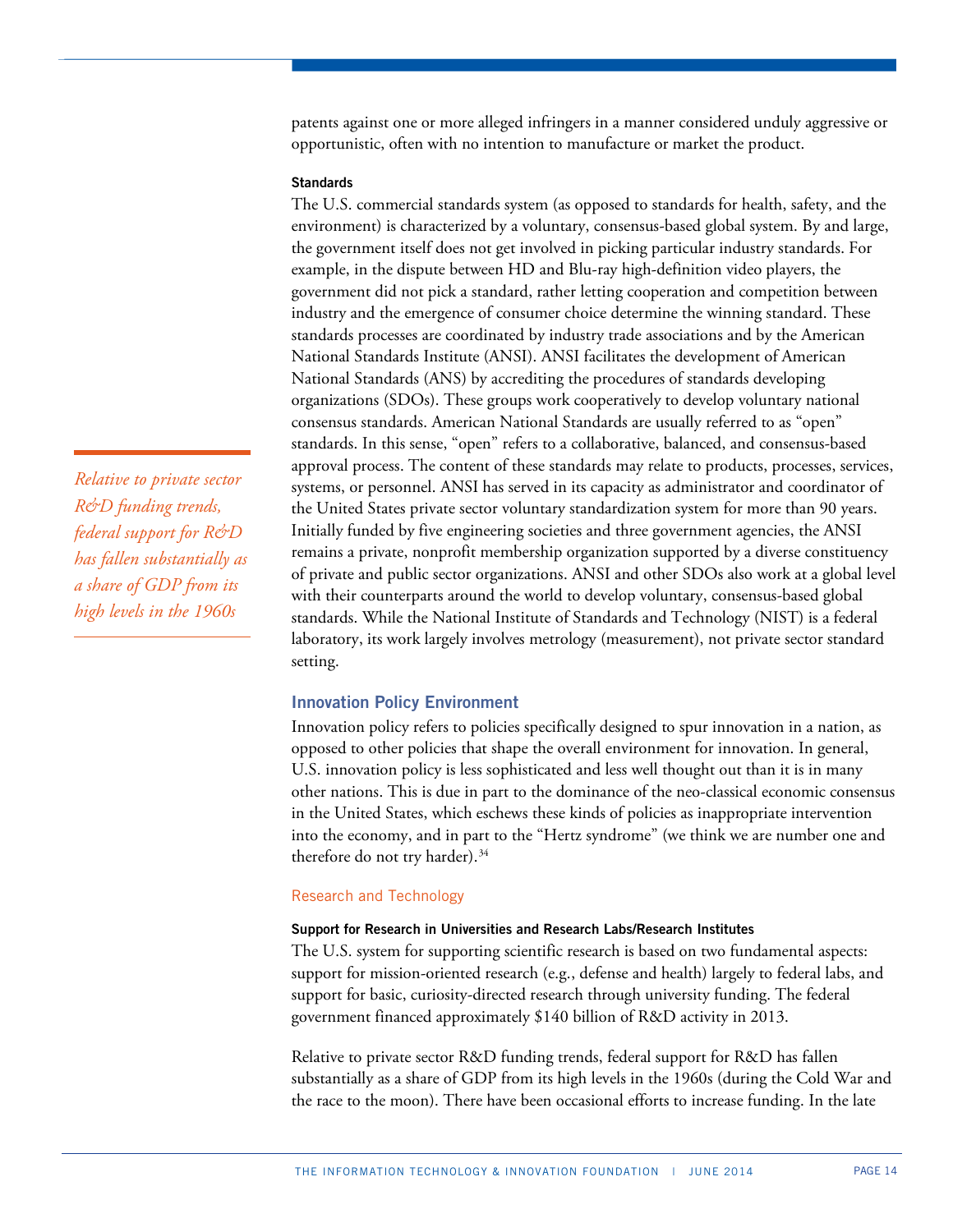1990s and early 2000s, funding for the National Institutes of Health (NIH) was doubled in order to accelerate health innovation, but as a share of GDP, NIH funding has since fallen by 25 percent.<sup>[35](#page-26-28)</sup> In response to the war on terror and the Iraq and Afghanistan wars, federal funding for defense and homeland security R&D was significantly increased. Moreover, from around 2010 there has been a modest increase in federal government support for R&D from around 0.78 percent of GDP to 0.88 percent. However, since then and with the budget sequester, federal support for R&D has fallen over 10 percent.<sup>[36](#page-26-29)</sup> Moreover, fiscal challenges facing the federal government suggest that any increases in the future will be difficult to achieve and that inflation-adjusted declines are possible.

#### **Federal Labs**

The United States funds a system of between 80 to 100 government research laboratories (some are government operated, while some are private contractor operated). The largest labs are funded by the departments of Defense, Energy, and Health. For the most part, research is funded to help agencies better achieve mission goals.<sup>[37](#page-26-30)</sup> While not part of the National Labs system, the Defense Advanced Research Projects Agency (DARPA) and Advanced Research Projects Agency-Energy (ARPA-E) have also played an important role in the development of cutting-edge technologies initially designed to support core agency missions (e.g., defense or energy efficiency) that over time have yielded substantial technology spinoffs to the U.S. and global economy (e.g., the Internet, lasers, etc.).

#### **University Research**

University research is supported through a number of agencies, including DOD (Department of Defense), DOE, and NIH, to help them achieve mission goals. However, the National Science Foundation funds university research largely unrelated to agency mission goals. While the system is based on the conception of the linear model of research (first proposed by White House science advisor Vannevar Bush in the post-war period and based on the notion that funding for investigator-directed basic research will lead to valuable outcomes automatically), some argue that federal funding for university research should take a more explicit account of the needs of the commercial economy and promote tech transfer. However, in part because of cuts at the state government level and more recently federal funding cuts, university R&D levels relative to GDP in the United States lag behind many nations.<sup>[38](#page-26-31)</sup>

#### **Technology Transfer Systems**

Prior to the 1980s, technology transfer (from universities or federal labs to the commercial marketplace) was largely an afterthought, at least as far as federal policy was concerned. To be sure, some institutions, like MIT and Stanford, had long played an important role in working with industry and supporting new business spin-offs. But such efforts were largely due to unique institutional factors and were not widely adopted by publically-supported research institutions. However, since the 1980s a range of policies have been put in place to help better commercialize research. Congress passed the Stevenson-Wydler Technology Innovation Act in 1980. The legislation stated that "technology and industrial innovation are central to the economic, environmental, and social well-being of citizens of the United States." The Act made a number of changes to better enable the transfer of technology from federal laboratories to commercial use. Likewise, the Bayh Dole Act changed the intellectual property rules governing federally funded research at universities, allowing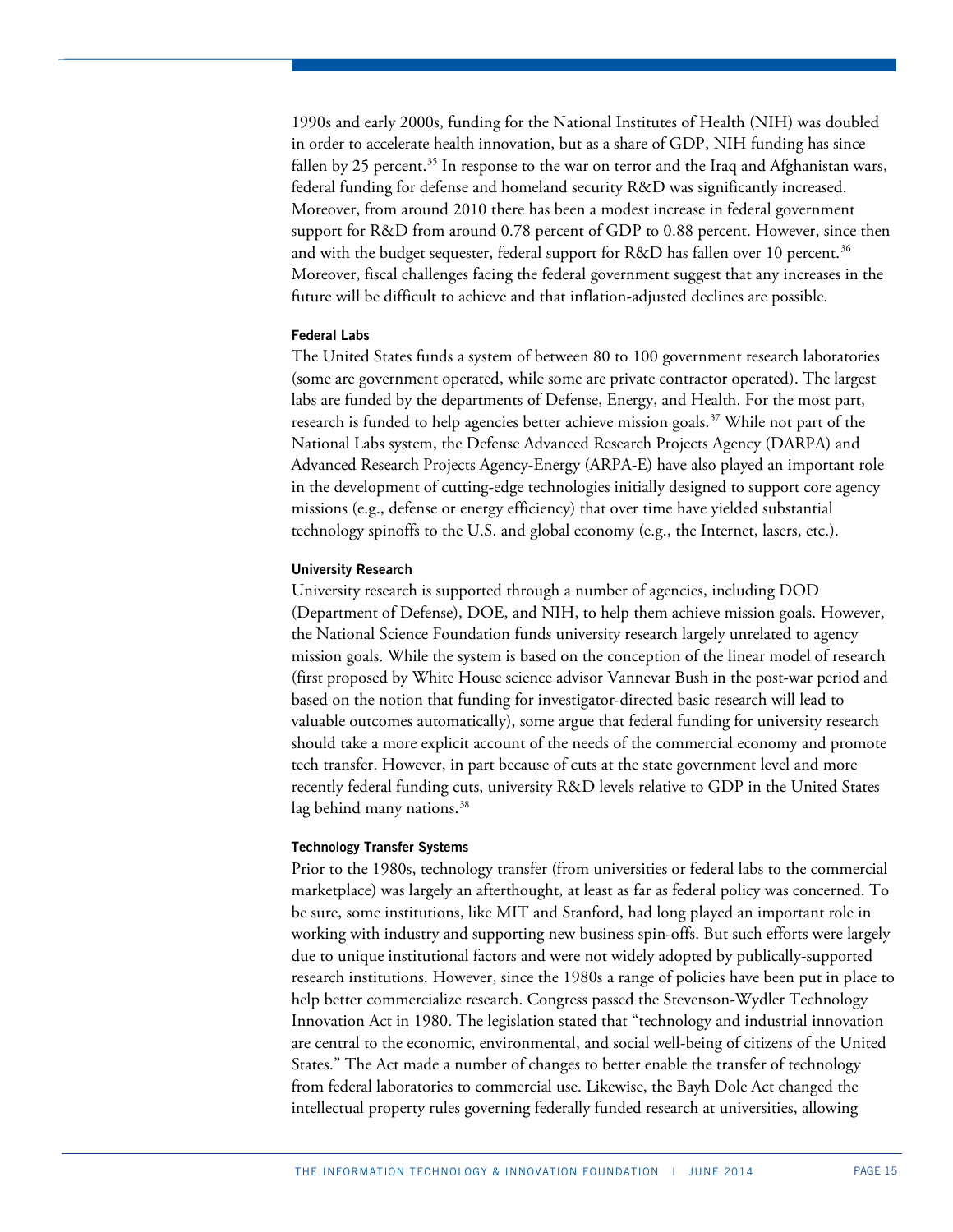universities to retain the IP rights, giving them more incentive to commercialize research. Congress also passed the Federal Technology Transfer Act of 1986, the [National Defense](http://itlaw.wikia.com/wiki/National_Defense_Authorization_Act_for_FY1991)  [Authorization Act for FY1991,](http://itlaw.wikia.com/wiki/National_Defense_Authorization_Act_for_FY1991) the [Technology Transfer Improvements and Advancement](http://itlaw.wikia.com/wiki/Technology_Transfer_Improvements_and_Advancement_Act)  [Act,](http://itlaw.wikia.com/wiki/Technology_Transfer_Improvements_and_Advancement_Act) the [Technology Transfer Commercialization Act,](http://itlaw.wikia.com/wiki/Technology_Transfer_Commercialization_Act) and the Omnibus Trade and Competitiveness Act in 1988 (that among other things created the Technology Administration in the Department of Commerce, reorganized the National Bureau of Standards into the National Institute of Standards and Technology and created a number of programs to help industry with innovation, including the Malcolm Baldrige Quality Award, the Advanced Technology Program, and the Boehlert-Rockefeller State Technology Extension Program). In addition, some agencies, like NSF and NIH, have begun pilot programs to better link their funded research to commercialization outcomes. Overall, while policies have been put in place to help spur commercialization, the only federal agency explicitly focused on commercial innovation is the National Institute of Standards and Technology.

#### **Support for Research in Business**

In the United States, most commercial activities are conducted by private, for-profit firms. The United States generally does not support R&D directly in firms, unless that R&D is related to achieving a core mission, especially defense. In part this is because of an aversion toward anything that might smack of heavy-handed industrial policy, but it also reflects a belief that firms are often better positioned to identify the technology areas of most commercial promise. However, the federal government does support an array of policies to help firm-level innovation. For example, in 1981 Congress established a tax credit for business research and development expenditures. This provision, the first of its kind in the world, allowed companies to claim a 20 percent tax credit on increases in expenditures on research. In addition, the Small Business Innovation Research Program (which requires federal agencies to allocate a small share of their R&D budgets to small business research projects related to agency mission goals) was established in 1984. Likewise, Congress passed the Cooperative Research and Development Act in 1984 which allowed companies to gain an anti-trust exemption for participating in pre-competitive R&D consortia. More recently, Congress revised the research and experimentation tax credit to create a slightly more generous and more effective Alternative Simplified Credit.

All of these measures are largely technology and firm agnostic, supporting innovation itself (e.g., the R&D credit). However, the federal government has supported some industryspecific efforts related to industry R&D. For example, SEMATECH and the StarNet program have supported advanced R&D in the semiconductor industry.<sup>[39](#page-26-32)</sup> The latter program with industry and government funds a number of university research centers focused on advanced semiconductor research.

More recently, the Obama administration has proposed establishment of a National Network for Manufacturing Innovation (NNMI), modeled in part on efforts like the German *Fraunhofer* centers.[40](#page-26-33) The first NNMI established was a DOD center for additive manufacturing (named "America Makes") that brings together firms, universities and several government agencies in a unique public-private partnership. The administration recently announced funding for three new centers focused on digital manufacturing,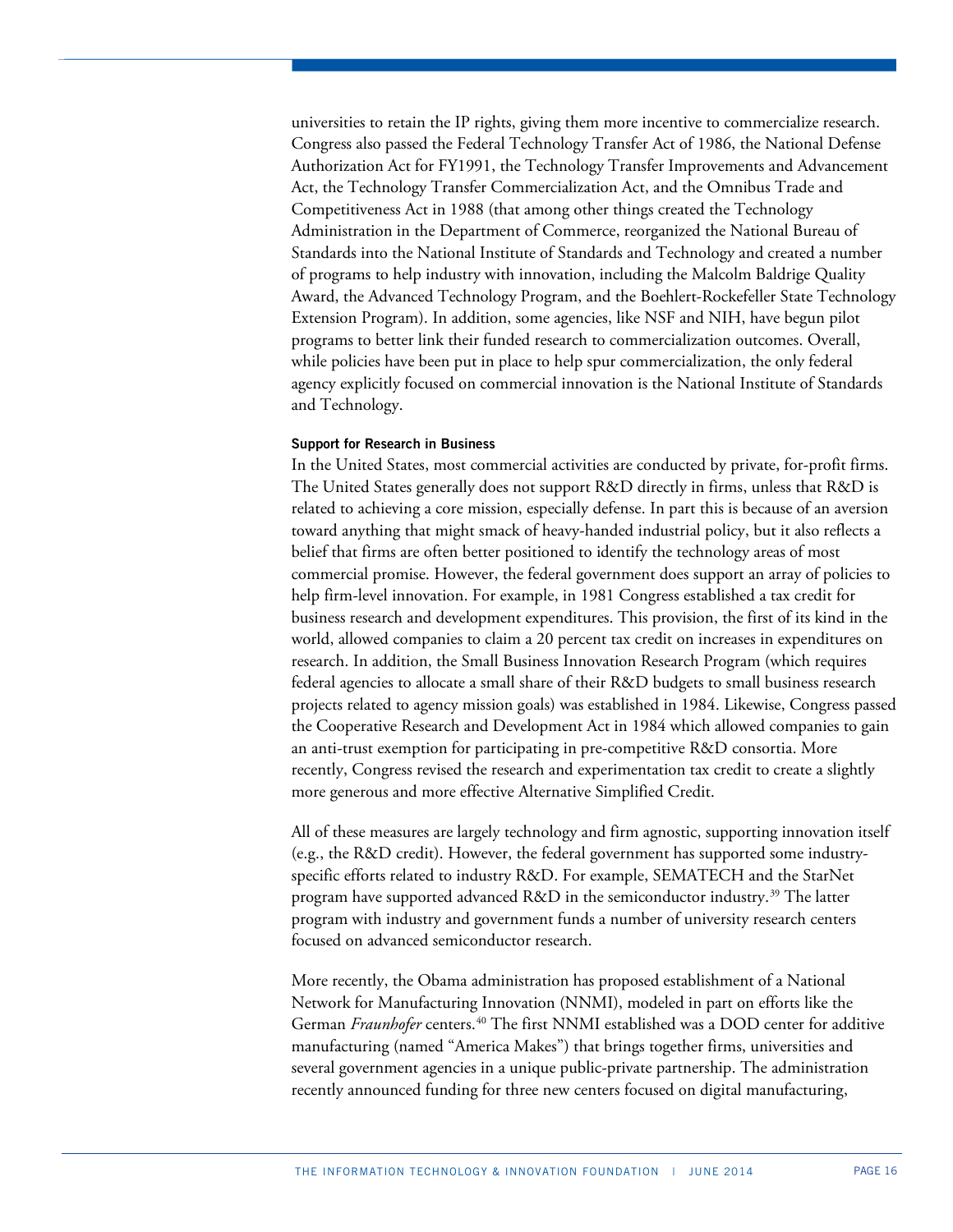lightweight materials, and next-generation power electronics. But these four centers, while focused on spurring commercial innovation and manufacturing competitiveness, are also focused on achieving key government mission agency goals. Congress is considering broader NNMI legislation which would expand the number of centers, and importantly, make the choice of centers and technologies determined by industry.<sup>[41](#page-26-34)</sup> Industries would have to commit funding to the centers and take a leadership position in order to receive matching federal funding.<sup>[42](#page-26-35)</sup> However, the proposed funding levels are relatively limited, especially when compared to what other nations are committing. For example, on a per-GDP basis, Korea invests 89 times more than the United States on industrially-oriented research, Germany [43](#page-26-36) times more, and Japan 15 times more.<sup>43</sup>

## Systems of Knowledge Flows

#### **Innovation Clusters**

The concept of innovation clusters has been long understood by regional planners (harkening back to "Marshallian" manufacturing learning districts in the early 1900s). However, it was not until Harvard Business School Professor Michael Porter popularized the notion of clusters in the 1990s that many governments in the United States began to focus more explicitly on spurring innovation clusters. Of course, the emergence of a few high-profile clusters such as Silicon Valley and North Carolina's Research Triangle Park (RTP) lent credibility to the notion that innovation clusters can power innovation and growth. Despite this, the federal government has played little explicit role in the development of innovation clusters. To be sure, funding from the federal government (especially DOD in Silicon Valley and Boston's Route 128 and NIH in RTP) has played a key role in the development of some U.S. innovation clusters. But explicit innovation cluster policies have been the province of states and sub-state regions, in part because these units of governments are "closer to the ground" and have a better sense of which clusters are important. Toward that end, many U.S. states have innovation cluster programs and policies.<sup>[44](#page-26-37)</sup>

# **Industry Collaboration Systems (with academia and research institutes)**

Compared to many nations, the United States has a highly developed and successful industry-research institute collaboration system. Universities like MIT, Cal Tech, and Stanford are models that the rest of the world, and indeed, other universities in America, look to for inspiration. There is no single reason for U.S. success at university-industry collaboration; rather, a number of factors play a role. One factor is cultural. A long tradition of John Dewey-like pragmatism has dominated U.S. universities, leading them to view collaboration with industry not as something that sullies the purity of basic research, but rather as something that is useful and can advance knowledge. In addition, the U.S. system, with a diversity of kinds of universities and ownership (with a large number of world-class private universities), has created a more competitive environment where universities innovate and compete to work with industry. On top of this, U.S. universities are much less hierarchical than universities in many nations, where faculty must wait until they become full professors to work with industry or start new companies. Finally, in many states, public colleges and universities are encouraged and supported by state and local governments in their efforts to work more closely with industry. Despite this overall positive record, it's important to note that there is still great diversity in commercialization

*On a per-GDP basis, Korea invests 89 times more than the United States on industriallyoriented research, Germany 43 times more, and Japan 15 times more*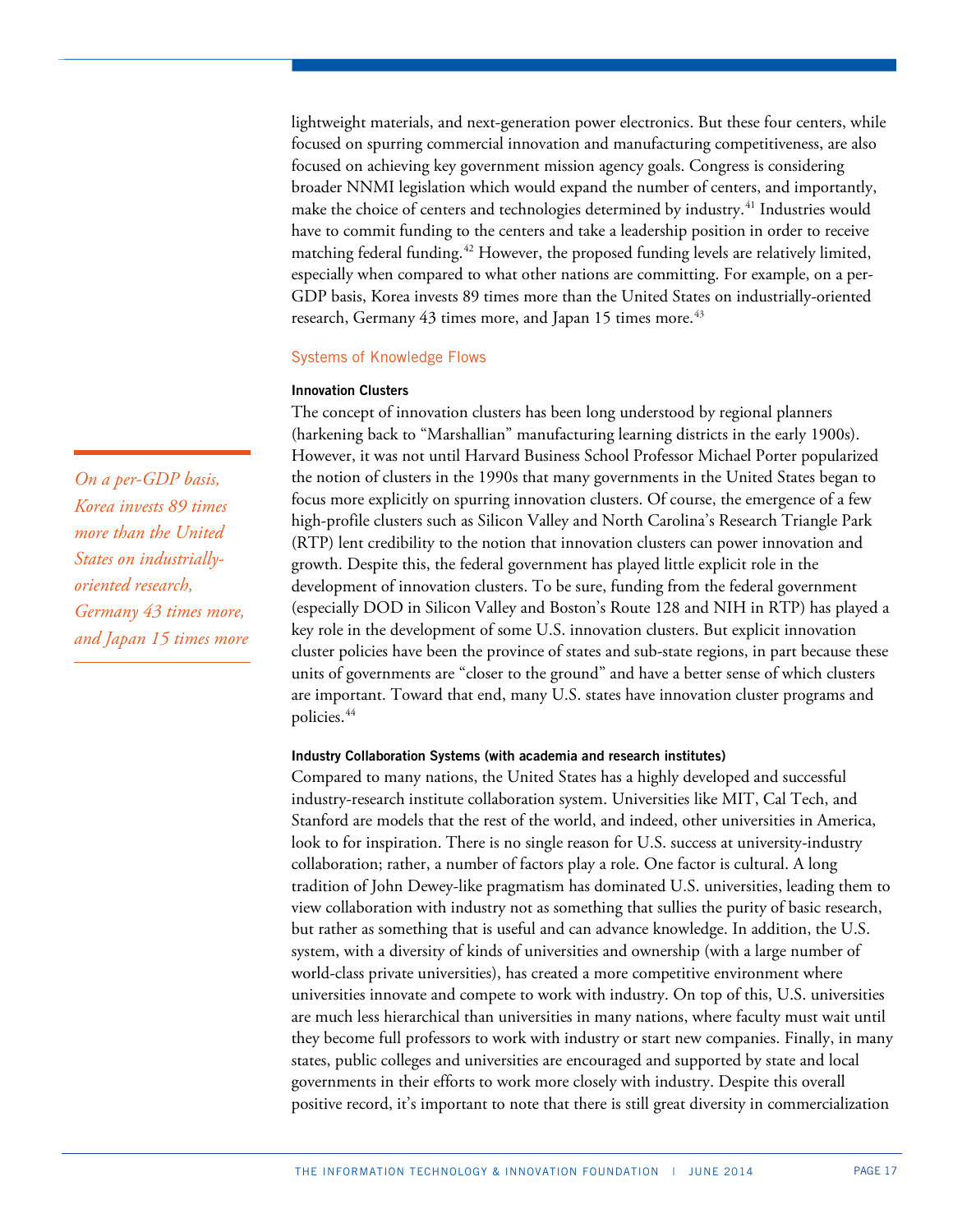performance. For every MIT or Stanford, there are 10 universities where commercialization is more haphazard and less effective.<sup>[45](#page-26-14)</sup> The National Science Foundation's Engineering Research Center (ERC) and Industry/University Cooperative Research Center (I/UCRC) programs have also played a role in facilitating university-industry collaborative research into complex engineered systems.

## **Acquiring Foreign Technology and Exporting U.S. Technology**

In part because the U.S. economy is so large and because it generally is at the leading edge of technology development, there has been little explicit policy directed at acquiring foreign technology. The general policy approach has been to welcome inward foreign direct investment because of the technology transfer that it brings. To the extent that government supports inward FDI attraction, that support has been at the state and local levels. For example, in the 1980s and 1990s, states aggressively courted Japanese automobile company investment in part for the jobs they provided, but also because of the technology transfer that occurred as U.S. auto firms were more easily able to learn the Japanese system of auto production. However, more recently the Obama administration has established Select USA, a small initiative in the U.S. Department of Commerce designed to work with the states to help attract foreign investment.

In addition, the United States monitors foreign acquisitions of U.S. companies through the Committee on Foreign Investment in the United States (CFIUS). CFIUS is an interagency committee authorized to review transactions that could result in control of a U.S. business by a foreign entity ("covered transactions"), in order to determine the effect of such transactions on the national security of the United States. Most foreign acquisitions of U.S. companies do not even trigger a CFIUS review, and few transactions are rejected. In part this reflects a belief that foreign acquisitions of U.S. firms can in many cases provide needed injections of capital, know-how, and market access that can help the U.S. establishment become more competitive.

With regard to exporting technology, there are few limits on exporting U.S. commercial technologies to other nations, unless those technologies have potential benefits for current or potential military adversaries. As a result, the Department of Commerce's Bureau of Industry and Security oversees the transfer of certain sensitive U.S. technologies to some foreign nations. But again, the number of technologies covered is relatively small. Moreover, in the past decade there has been increasing pressure from industry and others to reduce the restrictions in order to boost U.S. innovation competitiveness, in addition to the U.S. government.

# **Technology Diffusion and Adoption**

In the United States there are several policies and programs related to diffusion and adoption. For over a century, the U.S. Department of Agriculture has supported a system to help farmers and ranchers adopt the best production technologies. These include a system of agricultural land grant colleges, agricultural research stations, and a county-wide system of agricultural extension agents. In 1989, Congress created a similar, albeit much smaller system to help small and medium-sized manufacturers adopt new technologies. The program, the Manufacturing Extension Partnership (MEP), is run by the National Institute of Standards and Technology and administrated by over 60 regional centers. There are

*For every MIT or Stanford, there are 10 universities where commercialization is more haphazard and less effective.*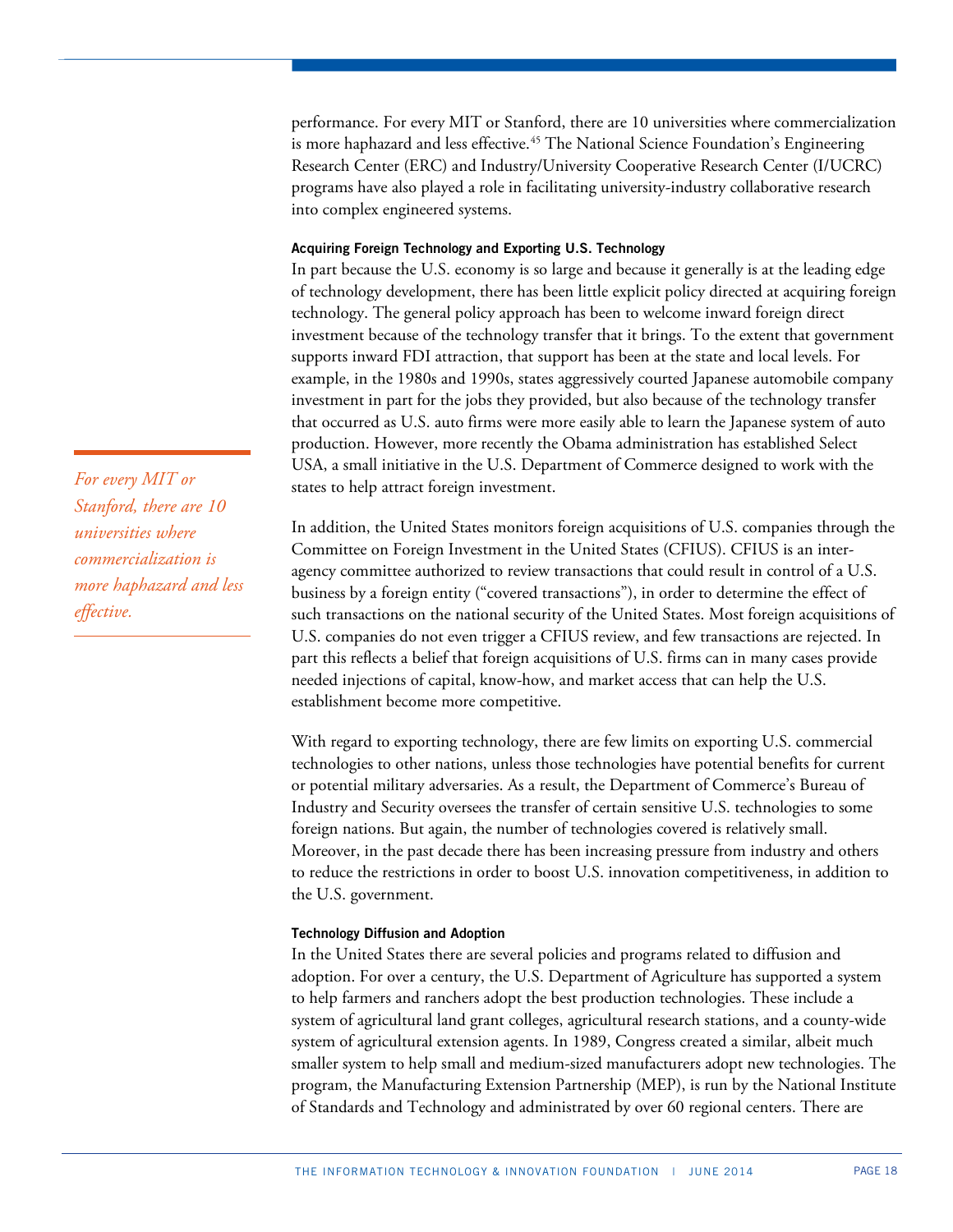other much smaller systems in place run by other agencies to help firms with issues such as energy efficiency and worker safety. However, relative to many other nations (e.g., Germany and Japan) U.S. support for these systems is quite modest.<sup>[46](#page-26-15)</sup>

#### Human Capital System

#### **Education/Training (K-12)**

The United States's K-12 education system is largely operated at the state and local level, with thousands of local school districts. Unlike many other nations, the United States has not established federal control of the K-12 system. However, the development by the states (and supported by the federal government) of the new "Common Core" standard is a move in that direction.

Compared to many other nations, the performance of U.S. K-12 students on internationally comparable standardized tests like PISA and TIMMS is generally lacking. Some argue that the poor performance reflects a lack of national curriculum standards, while others argue that it is more structural in nature (teachers unions resistant to change, or too little choice for parents in which school to send their children). However, it is generally not a result of lack of funding, as U.S. funding per pupil is above the OECD average. In part this poor performance is because of the higher share of students in the United States from socio-economically disadvantaged families.

One feature of the U.S. K-12 system that is different from that of many other nations is the increased diversity of kinds of schools. Since the 1980s, the growth of "charter" schools (publically funded, but privately operated) has been significant, with many of the charters focusing on unique pedagogical approaches. In addition, the United States has a higher share of students in private (religious and non-denominational) schools than most other nations. Finally, despite the relatively mediocre test scores, the U.S. K-12 education system does appear to do a better job than many national education systems in encouraging independence and creative thinking among students. In many schools students are encouraged to not just engage in rote learning (e.g., "drill and kill") but in more creative activities and independent thinking. This appears to play a supportive role in U.S. innovation and entrepreneurship. However, with the rise of the standards movement, such activities may diminish, rather than flourish.

#### **Higher Education**

The American higher education system is diverse and distributed in nature. As described above, states manage public universities and colleges while private universities are funded though tuition and charitable donations. For private schools, some students can afford high tuitions while others receive financial aid from the universities. Public state schools are subsidized, but with the fiscal problems of state governments, tuition rates have increased significantly as public funding has been cut. This is one reason why the United States has fallen behind many other nations in higher education enrollment rates.

In addition, there is little national or state effort to guide students in their choice of what they study. On the one hand this helps students choose majors in response to market forces; it also means that there is an undersupply of graduates in science, technology,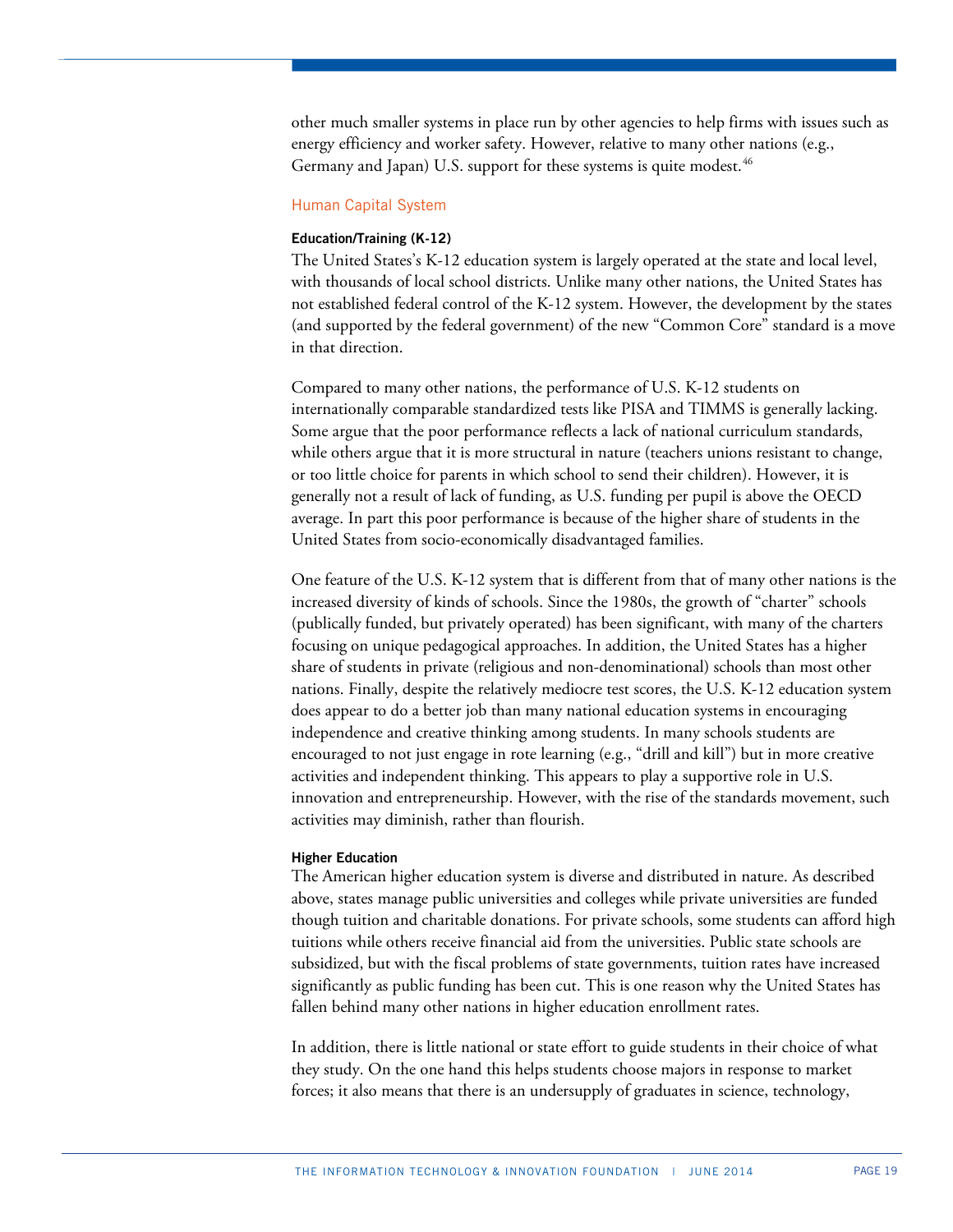education and math (STEM). Because of the competition between schools, it is possible that the U.S. system will be transformed by the rise of massive open online courses (MOOCS) with a significant increase in higher education productivity as more students take more classes online. Moreover, an increasingly large share of students participating in master's or Ph.D. programs in STEM fields at U.S. universities are foreign born, reflecting both the global quality of U.S. research universities and the difficulty in developing a pipeline of U.S. students studying toward STEM degrees. $47$ 

#### **Skill/Technical Training**

In the United States, skills training is largely seen as a private sector responsibility. As such there is no national system for employer-based skills training. In the old economy, employers played a stronger role in skills training. Some industries and firms took the lead with the establishment of training institutes and industry-wide apprenticeship programs. But over the past three decades most of these efforts have ended as firms see such investments in "public goods" as something they can no longer afford. As such, overall private sector investment in skills training has declined by about one-third as a share of GDP in the last decade.<sup>[48](#page-26-38)</sup>

To the extent that there is a federal role (through the Department of Labor), it is focused largely on helping disadvantaged individuals obtain skills. However, the National Skill Standards Act of 1994 created a National Skill Standards Board (NSSB) responsible for supporting voluntary partnerships in each economic sector that would establish industrydefined national standards leading to industry-recognized, nationally portable certifications. The vision was that each industry would define and validate national standards for the skills it was seeking and credential individuals against those skills. One key reason for doing this was so that companies would have a better way to assess the skills of prospective and current workers and so that workers would have a better way to identify and gain the skills they needed to be successful. But the federal government failed to provide matching funding to establish this standards-based system. Moreover, in the 2000s, the national sectoral approach was abandoned in favor of a regional approach.

However, a number of states have established skills training programs. For example, Wisconsin and Georgia have strong youth apprenticeship programs. Some states and local school districts have established career academies within high schools. Several have established regional skills alliances—industry-led partnerships that address workforce needs in a specific region and industry sector. For example, Michigan has provided competitively awarded startup grants and technical assistance to 25 industry-led regional skills alliances. Pennsylvania's \$15 million Industry Partnerships program brings together employers and workers (or worker representatives, when appropriate) in the same industry cluster to address overlapping human capital needs. Other states have established tax credits for company investments in workforce development. California has a deduction for training expenses if a company has spent a certain share of sales on training. Firms in Rhode Island can deduct up to 50 percent of training costs on their corporate income taxes.

Moreover, a core component of the U.S. skills training system is the system of community colleges the nation enjoys. The community college system is a critical partner in training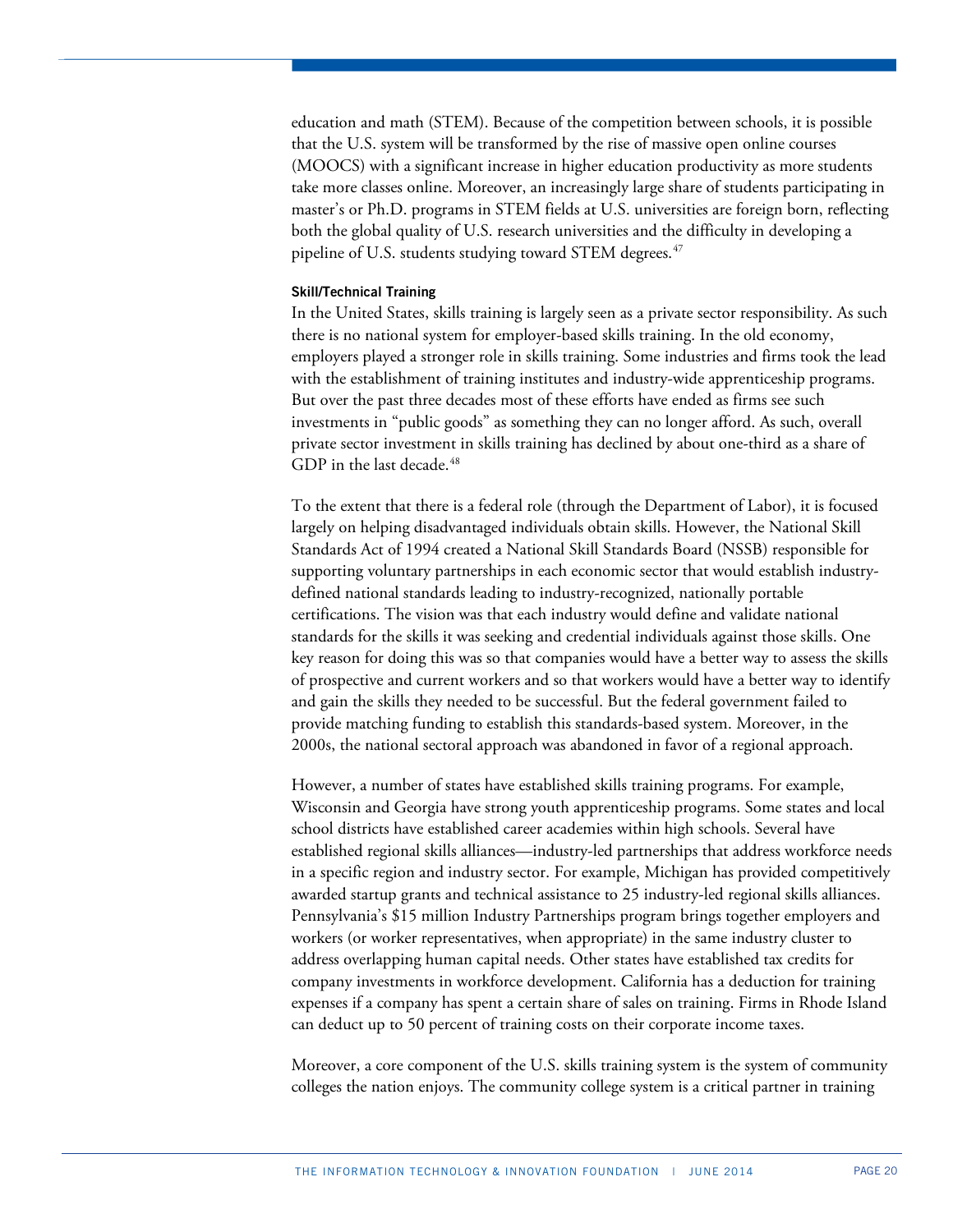the current and future workforce. Community colleges play a vital role in training job seekers with the skills to obtain a good job while simultaneously helping employers obtain the workers they need to stay competitive. For example, more than half (55 percent) of the 1,600 community colleges in the United States offer specialized training in manufacturing skills. The Obama administration has proposed \$8 billion to fund a "Community College to Career Fund" for community colleges to partner with businesses to train two million workers in a range of high-growth areas, such as advanced manufacturing, while earning industry-recognized credentials; however, so far Congress has not provided the funding.

#### **Immigration Policy**

More than many nations, the United States has relied on high-skill immigration to support its innovation system. This has paid off to date. At least seven studies have examined the role of immigrants in launching new companies in the United States, and all conclude that immigrants are key actors in this process, creating from 15 percent to 26 percent of new companies in the U.S. high-tech sector over the past two decades.<sup>[49](#page-26-19)</sup> Some U.S. states have seen even greater beneficiaries: nearly 40 percent of the engineering and technology firms founded in the U.S. states of California and New Jersey between 1995 and 2005 were founded by foreign born-immigrants.<sup>[50](#page-26-21)</sup>

The United States has several systems to encourage high-skill immigration, including a policy to provide permanent residence to some STEM workers and a temporary employersponsored work visa system (H1b). However, there is a general recognition that the system needs serious reform, in part to make it easier for high-skill immigrants to gain a path to citizenship. One reason for the relatively successful U.S. immigration system is that immigrants are more easily assimilated into the society than they are in many other nations. According to one study, the U.S. ranked ninth in terms of integration policies, and first in terms of its strong anti-discrimination laws and protections.<sup>[51](#page-26-39)</sup> The U.S. also ranked high on the access to citizenship scale because it encourages newcomers to become citizens in order to fully participate in American public life.

# **Overall Innovation Policy System**

There is no national, coordinated innovation policy system in the United States. While some nations have developed national innovation strategies (e.g., Germany, Sweden, and Finland), the United States generally has not. This reflects in part a belief that innovation is best left to the market and that the role of government, to the extent there is one, is to support "factor inputs," such as knowledge creation and education.

# **FUTURE EVOLUTION OF THE U.S. INNOVATION SYSTEM**

National innovation systems are evolutionary, not static. Moreover, the innovation environment itself evolves, which can change the relative strength of an NIS or individual components as they either reflect a better or worse fit with the new environment. As such, a nation's overall innovation system, as well as individual components, can improve or degrade. For the U.S. innovation system it appears that the direction of change is toward relative worsening, especially when compared to some other national systems whose governments are putting in place a suite of policies designed to win in the global race for innovation advantage.<sup>[52](#page-26-24)</sup>

*At least seven studies have examined the role of immigrants in launching new companies in the United States, and all conclude that immigrants are key actors in this process.*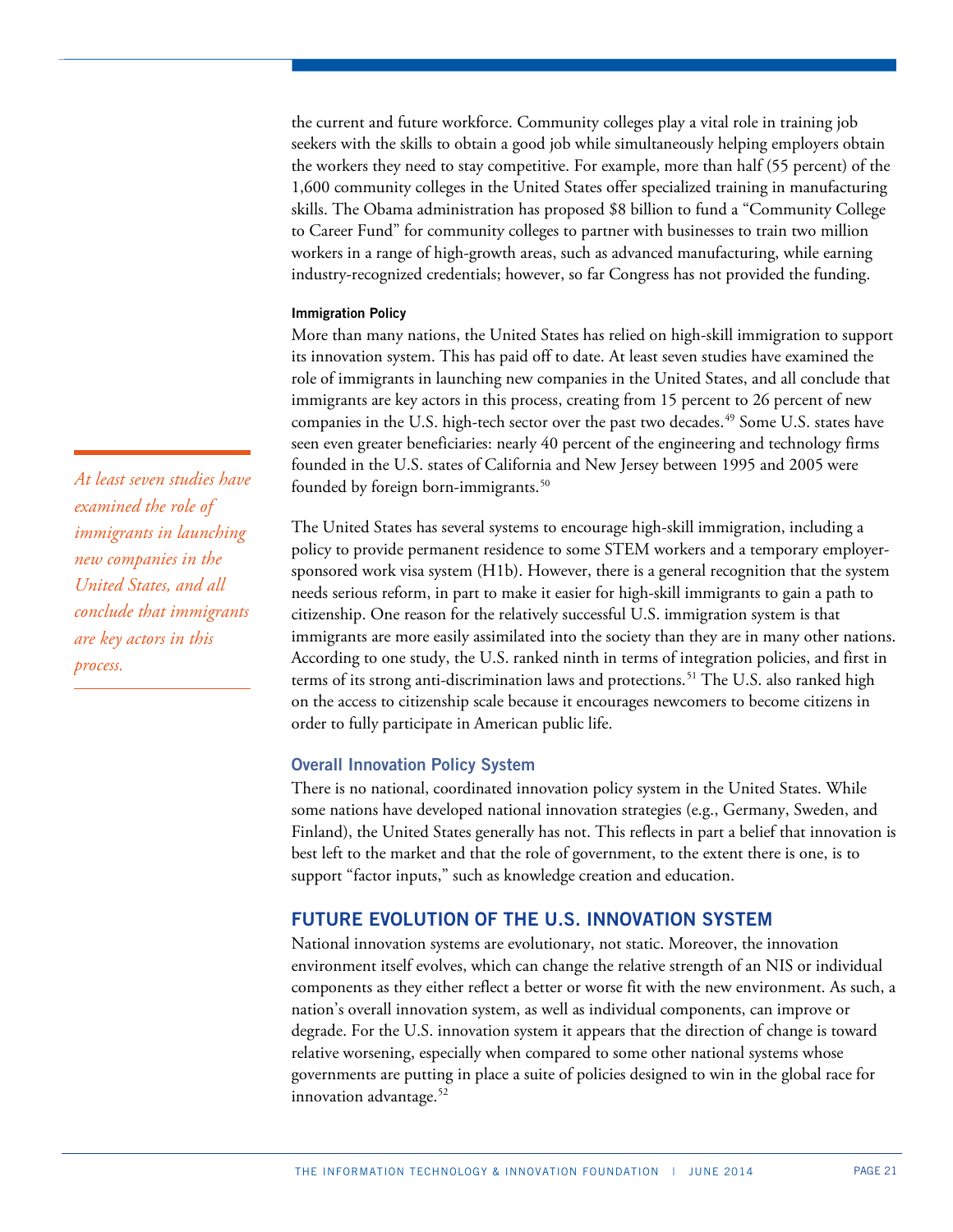Clearly the United States appears to have sustainable strengths in a number of areas, including factors such as managerial talent, enterprise use of ICT, and business cultural factors such as demanding customers and a collaborative culture.

But there are a number of other factors where the U.S. position is clearly trending down, especially in relation to other national innovation systems. These include funding support for universities and federal labs and other innovation inputs as federal policymakers continue their unwillingness to prioritize investment in the federal budget process. Indeed, this is a component of a broader factor of the unwillingness of American society to invest in the future and in collective goods. There is little evidence that American voters are willing to sacrifice additional current income and consumption for investments in the future. At the same time, this pressure for immediate gratification reflects itself in the investment decisions by publically traded corporations. Again there is little evidence that the pressures from equities markets for immediate returns will abate any time soon. Even more, there is a disturbing turn to "neo-Ludditism" in America as so-called "public interest" groups, the media, and an increasing share of the public adopt an anti-innovation attitude, whether it relates to genetically modified organisms, the use of data, or automation. Given the complicity of the media in this process, which increasingly adopts the view that "fear grabs eyeballs," the likelihood is that neo-Luddite, anti-progress forces will strengthen, not weaken, making the overall innovation environment more problematic.

For similar reasons, reform of the regulatory system as it affects innovation is equally problematic. Most Democrats look at any efforts here as an attempt to gut needed protections and therefore view even simple common-sense reforms as opening up the floodgates of deregulation. Moreover, most liberal Democrats believe that business, especially large businesses, are regulated too lightly. At the same time, most Republicans are reluctant to increase funding for regulatory agencies, believing that this will simply empower them to regulate more, rather than regulate more smartly and expeditiously.

Finally, there are a number of areas where it is either unclear what the future trends are likely to be or that depend on policy choices which are possible in this political environment. For the former, one key factor is entrepreneurship and risk taking. While there does not appear to be any appreciable diminution of the American entrepreneurial spirit, there has been a significant decline in entrepreneurial activity, as Robert Litan has shown.[53](#page-26-25) It is not clear if this is a long-term, structural decline, or something that is a response to overall U.S. competitiveness decline that would rebound if the right innovation policies were put in place.

For the latter, there are a number of areas where policy may make a significant difference. One is high-skill immigration. While there is a general bi-partisan consensus in favor of liberalizing high-skill immigration, opposition from the left and the Tea Party right make future progress problematic. [54](#page-26-40) There are a number of other areas where there is reasonable bi-partisan consensus for action, including STEM education, manufacturing technology support programs (e.g., the Congressional RAMI legislation), FDI attraction programs (e.g., Select USA), funding for technical skills training, and increased resources for trade enforcement. But to date, Congress has been preoccupied with matters other than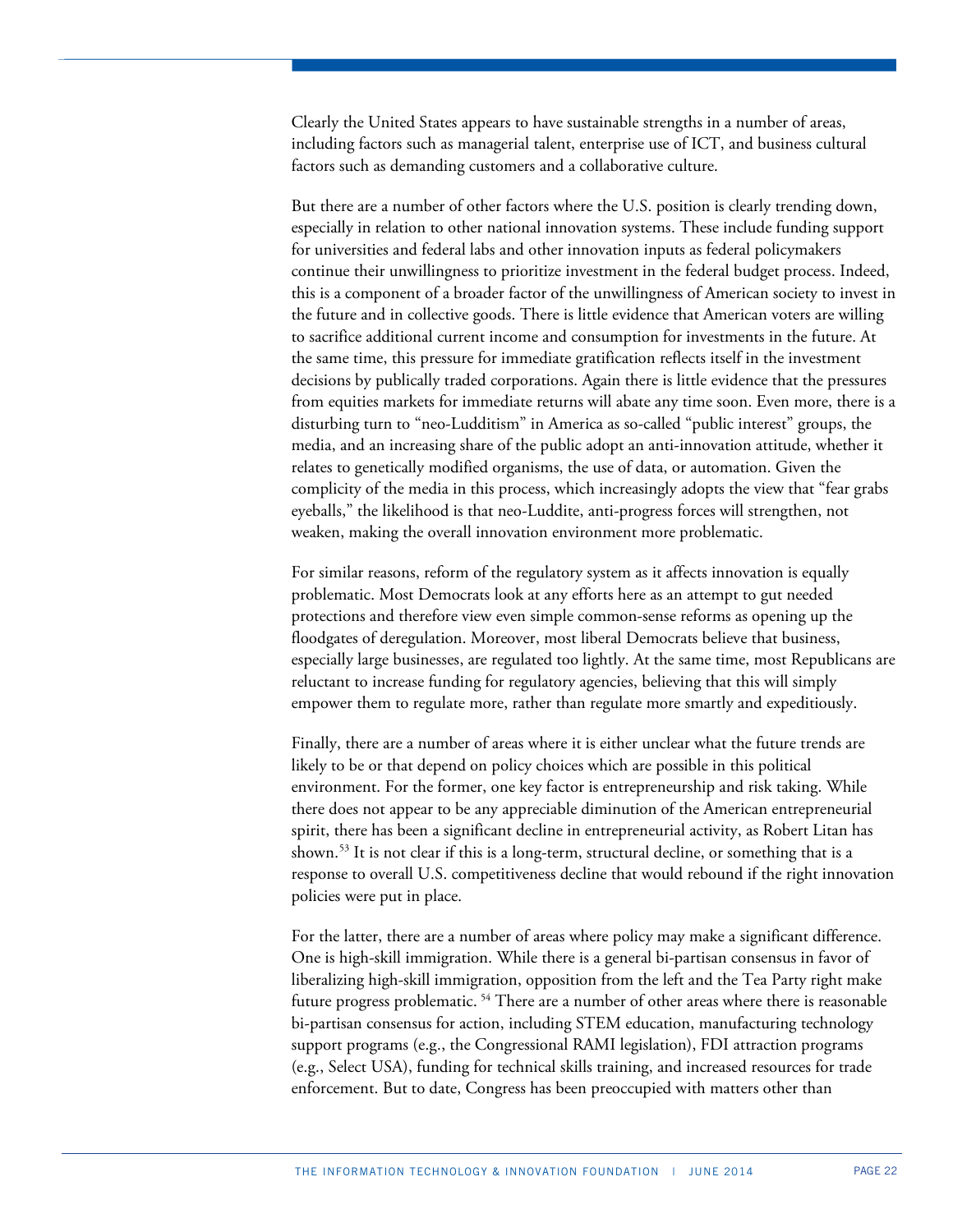enhancing U.S. innovation and competitiveness, and even if they did focus their attention here, the overall budget impasse (Democrats unwilling to cut entitlement spending, Republicans unwilling to raise taxes on individuals) suggests that little of substance will happen in these areas. Finally, while corporate tax reform is an area where some progress is possible, it is at least as likely that nothing major will happen or even that changes will be detrimental for innovation and competitiveness. The latter could occur if corporate tax reform is revenue neutral and rate reduction is paid for by reducing or eliminating proinnovation incentives like accelerated depreciation and the research and experimentation tax credit. In addition, vested business interests are likely to oppose any changes that reduce particular deductions or incentives. Finally, to the extent that liberal Democrats favor corporate tax reform, it is to increase overall tax revenues.

In summary, as nations compete to win the global innovation race, some will sprint out ahead, others will remain stuck in the middle of the pack, and still others will struggle to get out of the starting gate. Nations face different challenges in the race. No nation has it entirely right just yet, although a few come close. While some nations—such as Japan and much of Europe—have strong innovation policy systems, many of them suffer from limited regulatory and business environments. In contrast, the United States has reasonably good business and regulatory environments (although as noted above, many important factors are trending downward), but a weak innovation policy environment. The nation that can put together all three sides of the innovation success triangle most effectively is likely to be the nation that wins the race and reaps the rewards in greater economic vitality and prosperity. Thus, the challenge for the United States going forward is whether it can make the needed changes to its innovation system to meet the new competition. Our economic future will depend on the answer.

*The nation that can put together all three sides of the innovation success triangle most effectively is likely to be the nation that wins the race and reaps the rewards in greater economic vitality and prosperity.*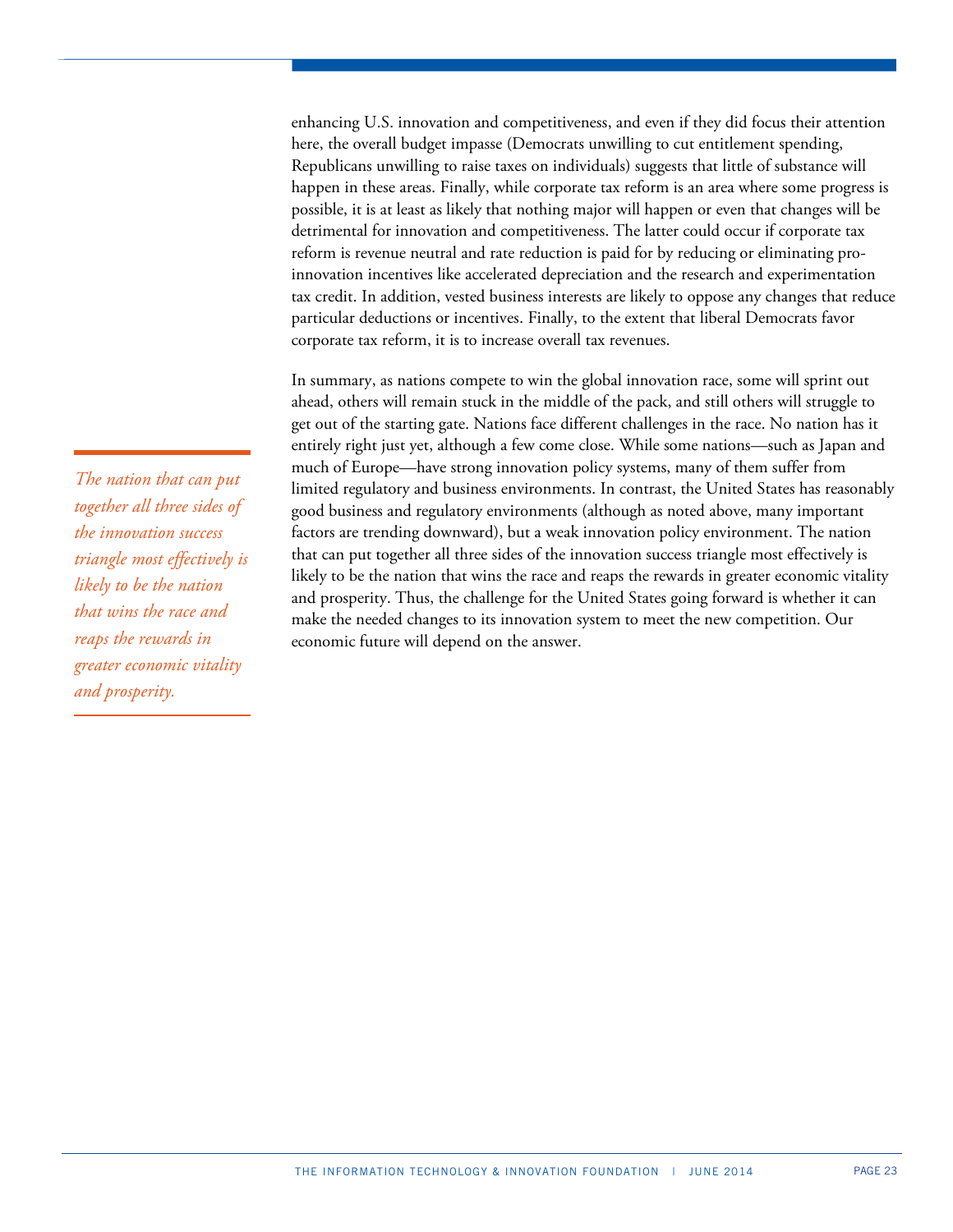# **ENDNOTES**

1

- <span id="page-23-0"></span>1. Christopher Freeman, *Technology and Economic Performance: Lessons from Japan* (London: Pinter, 1987).
- <span id="page-23-1"></span>2. Robert D. Atkinson, Stephen J. Ezell and Luke A. Stewart, "The Global Innovation Policy Index" (ITIF, March 2012), 17,

http://www.kauffman.org/~/media/kauffman\_org/research%20reports%20and%20covers/2012/03/globa linnovationpolicyindex2012.

- 3. For some broader and deeper views, see Michael Lind, *Land of Promise: An Economic History of the United States* (New York: HarperCollins, 2012), and Charles R. Morris, *The Dawn of Innovation: The First American Industrial Revolution* (New York: PublicAffairs, 2012).
- 4. Alfred Chandler, *The Visible Hand* (Cambridge, MA: Harvard University Press, 1977).
- 5. Robert D. Atkinson, "Innovation policy making in a federalist system: Lessons from the states for U.S. federal innovation policy making," *Research Policy* 20, no. 6 (December 1991): 559-577, http://www.sciencedirect.com/science/article/B6V77-45D0R95- 43/2/2bb90d167270cfa32c758d21507349a1.
- 6. Robert D. Atkinson, Luke A. Stewart, Scott M. Andes, and Stephen J. Ezell, "Worse Than the Great Depression: What Experts are Missing About American Manufacturing Decline" (ITIF, March 2012), http://www2.itif.org/2012-american-manufacturing-decline.pdf.
- 7. Nicholas Bloom, Rebecca Homkes, Raffaella Sadun, and John Van Reenen, "Why American Management Rules the World," *HBR Blog Network*, June 13, 2011, http://blogs.hbr.org/cs/2011/06/why\_american\_management\_rules.html.
- 8. Dean Krehmeyer, Matthew Orsagh and Kurt Schacht, "Breaking the Short-Term Cycle: Discussion and Recommendations on How Corporate Leaders, Asset Managers, Investors and Analysts Can Refocus on Long-Term Value" (CFA Institute and Business Roundtable Institute for Corporate Ethics, 2006), http://www.corporate-ethics.org/pdf/Short-termism\_Report.pdf.
- 9. Ibid.
- 10. Ben Miller and Robert D. Atkinson, "Raising European Productivity Growth Through ICT" (ITIF, June 2014), http://www2.itif.org/2014-raising-eu-productivity-growth-ict.pdf.
- 11. Robert D. Atkinson and Adams Nager, *The 2014 State New Economy Index* (ITIF, June 2014), http://www2.itif.org/2014-state-new-economy-index.pdf.
- 12. Chris O'Brien, "Where does WhatsApp acquisition rank in history of tech deals?," *Los Angeles Times*, February 20, 2014, http://www.latimes.com/business/technology/la-fi-tn-where-does-whatsapp-rank-inhistory-of-tech-deals-20140220-story.html.
- 13. See: Francis Fukuyama, *The End of History and the Last Man* (New York: Avon Books Inc, 1992); Raquel Fernandez, "Does Culture Matter?," in *Handbook of Social Economics*, by Jess Benhabib, Matthew O. Jackson, and Alberto Bisin (North-Holland: Elsevier B.V., 2011), 481-510; Lawrence Harrison and Samuel Huntington, *Culture Matters: How Values Shape Human Progress* (New York: Perseus Books Group, 2000).
- 14. Michael Porter, *Competitive Advantage of Nations* (New York: The Free Press, 1980).
- 15. For example, in the United States, rooms are larger, more likely to be air conditioned, and have better quality beds. U.S. hotels are more likely to provide room service. They are also more likely to have electronic keys.
- 16. Amar Bhidé, *The Venturesome Economy: How Innovation Sustains Prosperity in a More Connected World* (Princeton: Princeton University Press, 2008).
- 17. Roxana Mihet, "Effects of Culture on Firm Risk-Taking: A Cross-Country and Cross-Industry Analysis" (working paper, International Monetary Fund, August 2012), http://www.imf.org/external/pubs/ft/wp/2012/wp12210.pdf .
- 18 Merritt Roe Smith, *Does Technology Drive History? The Dilemma of Technological Determinism* (Cambridge, MA: MIT Press, 1996).
- 19 Quoted in Amy Sue Bix, *Inventing Ourselves Out of Jobs?: America's Debate over Technological Unemployment, 1929-1981* (Baltimore: Johns Hopkins University Press, 2000), 166.
- 20. Ben Miller and Robert D. Atkinson, "Are Robots Taking Our Jobs, or Making Them?" (ITIF, September 2013), http://www2.itif.org/2013-are-robots-taking-jobs.pdf.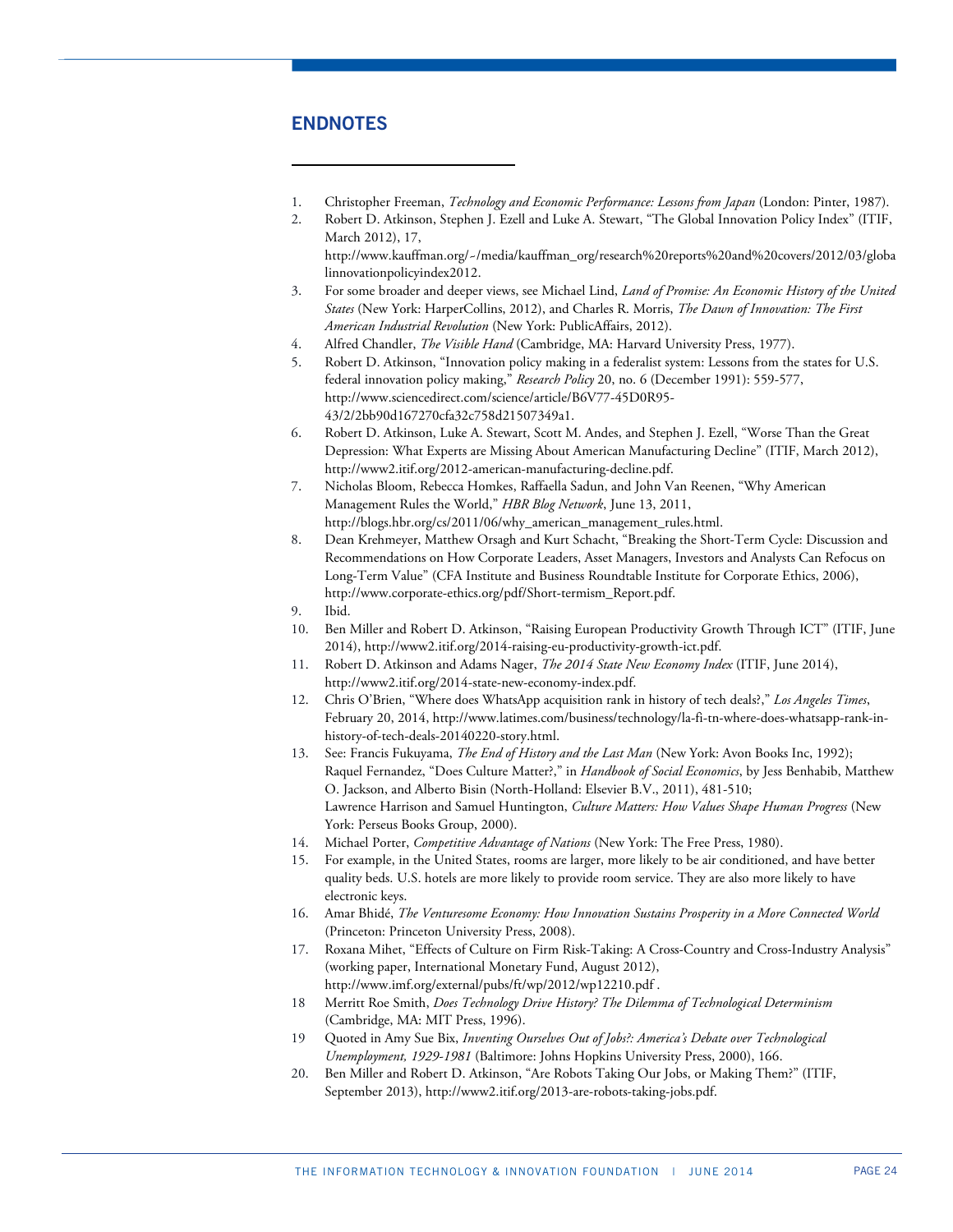- 21. Fred Block and Matthew Keller, "Where Do Innovations Come From? Transformations in the U.S. National Innovation System, 1970-2006" (ITIF, July 2008), http://www.itif.org/publications/where-doinnovations-come-transformations-us-national-innovation-system-1970-2006.
- 22. Personal income is about 70 percent of GDP.
- 23. Robert D. Atkinson and David B. Audretsch, "Economic Doctrines and Approaches to Antitrust" (ITIF, January 2011), http://www.itif.org/files/2011-antitrust.pdf.
- <span id="page-24-0"></span>24 Michael Lind, *Land of Promise*.
- 25. Leora Klapper, Luc Laeven, and Rhguram Rajan, "Entry Regulation as a Barrier to Entrepreneurship," *Journal of Financial Economics* 82, no. 3 (December 2006): 591-629,

http://faculty.chicagobooth.edu/raghuram.rajan/research/papers/entry.pdf .

<span id="page-24-2"></span><span id="page-24-1"></span>26. Ibid.

1

- 27. Robert D. Atkinson, Stephen Ezell, and Luke A. Stewart, *Global Innovation Policy Index* (ITIF, March 2012), http://www2.itif.org/2012-global-innovation-policy-index.pdf.
- 28. Stephen Ezell and Robert D. Atkinson, "The Indian Economy at a Crossroads" (ITIF, April 2014), http://www2.itif.org/2014-indian-economy-at-crossroads.pdf.
- 29. Robert D. Atkinson, "U.S. Corporate Tax Reform: Groupthink or Rational Debate?" (ITIF, July 2011), http://www.itif.org/files/2011-corporate-tax-reform.pdf.
- 30. *Incentives for Capital Investment and Manufacturing: Hearing on Tax Reform Options Before the Senate Finance Committee* (2012) (written testimony of Robert Atkinson, ITIF).
- 31. Joe Kennedy, "Assessing U.S. Corporate Tax Reform in an Age of Global Competition" (ITIF, March 2014), http://www2.itif.org/2014-corporate-tax-reform-global-competition.pdf.
- 32. Luke A. Stewart, Jacek Warda, and Robert D. Atkinson, "We're #27!: The United States Lags Far Behind in R&D Tax Incentive Generosity" (ITIF, July 2012), http://www2.itif.org/2012-were-27-b-indextax.pdf.
- 33. Stephen J. Ezell, "Understanding the Importance of Export Credit Financing to U.S. Competitiveness" (ITIF, July 2011), http://www.itif.org/files/2011-export-credit-financing.pdf.
- 34. Robert D. Atkinson and David B. Audretsch, "Economic Doctrines and Policy Differences: Has the Washington Policy Debate Been Asking the Wrong Questions?" (ITIF, September 2008), http://www.itif.org/files/EconomicDoctrine.pdf.
- 35. Robert D. Atkinson, Stephen J. Ezell, L. Val Giddings, Luke A. Stewart, and Scott M. Andes, *Leadership in Decline* (ITIF, May 2012), http://www2.itif.org/2012-leadership-in-decline.pdf.
- 36. Justin Hicks and Robert D. Atkinson, "Eroding Our Foundation: Sequestration, R&D, Innovation and U.S. Economic Growth" (ITIF, September 2012), http://www2.itif.org/2012-eroding-foundation.pdf.
- 37. Matthew Stepp, Sean Pool, Jack Spencer, and Nicolas Loris, "Turning the Page: Reimagining the Nationals Labs in the 21st Century Innovation Economy" (ITIF, June 2013), http://www2.itif.org/2013-turning-page-national-lab-innovation-economy.pdf.
- 38. Robert D. Atkinson and Luke A. Stewart, "University Research Funding: Still Lagging and Showing No Signs of Improvement" (ITIF, December 2013), http://www2.itif.org/2013-university-research-fundingno-sign-improvement.pdf.
- 39. "Semiconductor Technology Advanced Research Network," on the Semiconductor Research Corporation website, accessed June 18, 2014, https://www.src.org/program/starnet/.
- 40. David M. Hart, Stephen J. Ezell, and Robert D. Atkinson, "Why American Needs a National Network for Manufacturing Innovation" (ITIF, December 2012), http://www2.itif.org/2012-national-networkmanufacturing-innovation.pdf.
- 41. Robert Atkinson, "Manufacturing innovation is key to boosting growth," *The Hill*, April 15, 2014, http://thehill.com/blogs/congress-blog/economy-budget/203366-manufacturing-innovation-is-key-toboosting-growth.
- 42. Ibid.
- 43 National Science Foundation, "Cross-National Comparisons of Government R&D Priorities" (Appendix Table 4-39; accessed June 18, 2014), http://www.nsf.gov/statistics/seind14/index.cfm/chapter-4/c4s7.htm.
- 44. Robert D. Atkinson and Luke A. Stewart, *The 2012 State New Economy Index* (ITIF, December 2012), http://www2.itif.org/2012-state-new-economy-index.pdf.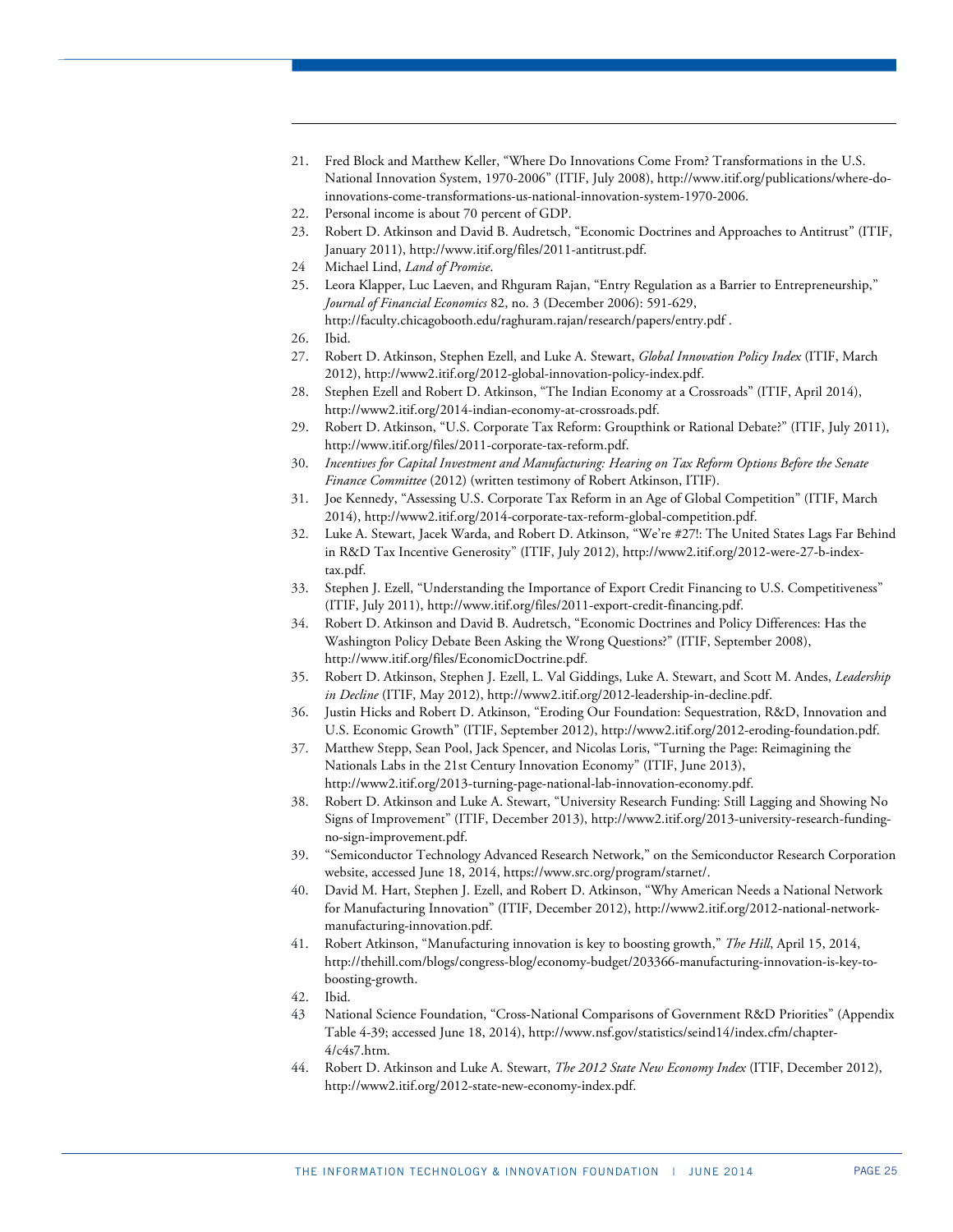45. Peter Singer, "Federally Supported Innovations: 22 Examples of Major Technology Advances that Stem from Federal Research Support" (ITIF, February 2014), http://www2.itif.org/2014-federally-supportedinnovations.pdf.

1

- 46. Stephen J. Ezell and Robert D. Atkinson, "International Benchmarking of Countries' Policies and Programs Supporting SME Manufacturers" (ITIF, September 2011), http://www.itif.org/files/2011-smemanufacturing-tech-programss-new.pdf.
- 47. Robert D. Atkinson and Merrilea Mayo, *Refueling the U.S. Innovation Economy: Fresh Approaches to STEM Education* (ITIF, December 2010), http://www.itif.org/files/2010-refueling-innovationeconomy.pdf.
- 48. Author calculations using data from *Training Magazine*, October-November issues, 2000-2012.
- 49. David Hart, Sultan Aces, and Spencer Tracy, Jr., "High-tech Immigrant Entrepreneurship in the United States" (technical report, Small Business Administration, Washington, D.C., July 2009), http://www.sba.gov/advo/research/rs349tot.pdf.
- 50. Antony Davies, "Costs and Benefits of High Skilled Immigration" (presentation, Foreigners Welcome? The Economics of High Skilled Immigration, Washington, D.C., March 31, 2009), 12, http://mercatus.org/events/foreigners-welcome-economics-high-skilled-immigration.
- <span id="page-25-0"></span>51. Thomas Huddleston, Jan Niessen, Eadaoin Ni Chaoimh, and Emilie White, *The Migrant Integration Policy Index* (British Council and Migration Policy Group, February 2011), 206, http://issuu.com/mipex/docs/migrant\_integration\_policy\_index\_mipexiii\_2011/9?e=2578332/3681189.
- 52. Robert D. Atkinson and Stephen J. Ezell, *Innovation Economics* (New Haven: Yale University Press, 2012).
- 53. Ian Hathaway and Robert E. Litan, "Entrepreneurship and Job Creation in the U.S. Life Sciences Sector" (Brookings Institute, June 2014), http://www.brookings.edu/~/media/research/files/papers/2014/06/entrepreneurship%20job%20creation %20life%20sciences%20sector%20litan/entrepreneurship\_job\_creation\_life\_sciences\_sector\_litan.pdf.
- 54. Hal Salzman, Daniel Kuehn, and B. Lindsay Lowell, "Guestworkers in the High-Skill U.S. Labor Market"(Economic Policy Institute, April 2013), http://www.epi.org/publication/bp359-guestworkershigh-skill-labor-market-analysis/.